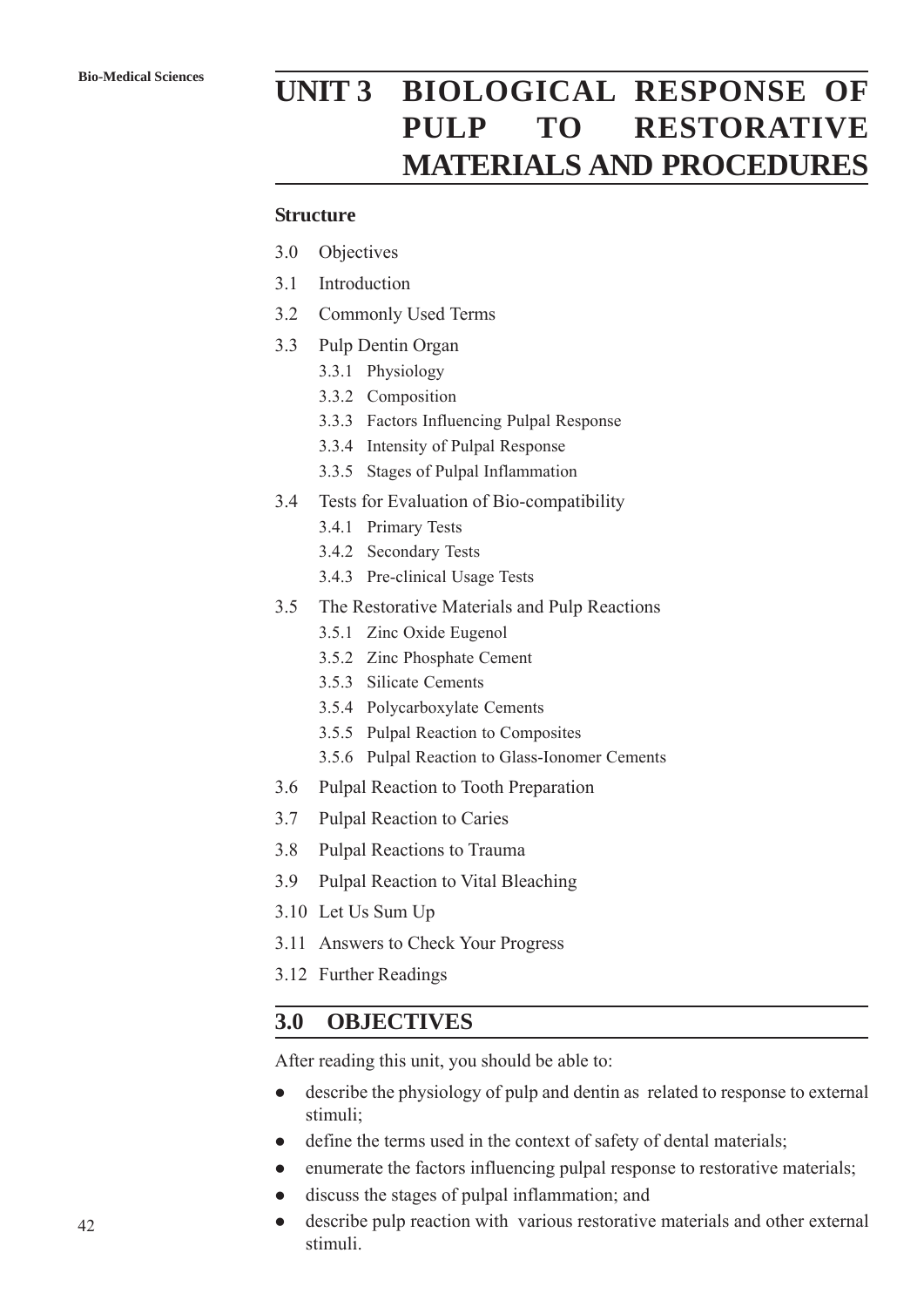## **3.1 INTRODUCTION**

By now you have read about the development of tooth and physiology of pulp. That means you are aware of inside of tooth and its normal constituents. Let us go further...

Pulp, a specialized connective tissue, is very sensitive to external stimuli. In addition to the dental procedures that threaten the integrity of the pulp, injury may also result from irritation by a noxious agent brought into contact with the exposed dentin or the pulpal tissue. Any stimulus over the exposed dentinal tubules affects the pulp. The reaction of the pulp, most of the times, is physiologic; however, depending upon the intensity of the stimulus pathological changes do occur in pulp.

It is biologically evident that the contact of a dental material with cytoplasmic cell process in dentin can induce odontoblastic alterations and transient inflammatory reactions. Recently, it is established that leakage of bacteria and their products from the oral environment along the gaps in the cavity/restoration interface are more toxic than the material itself.

In this unit you will study the reaction of the pulp to the external stimuli in the form of caries ,restorative procedures .You will study the comparative toxicity of all materials which will help you to choose the materials that are kind to the pulp. It is also important for you to know the different measures undertaken to reduce the toxic effect of the materials. Further the effect of recently introduced cutting tools and other techniques utilized in restorative dentistry, on the pulp will also be evaluated to guide you to use the same cautiously.

## **3.2 COMMONLY USED TERMS**

Some commonly used terms are explained below:

#### i) **Bio-compatibility**

The term 'bio-compatible' is defined as being harmonious with life and not having toxic or injurious effects on biological functions. The dental materials or technique or any external stimulus should not be harmful to the pulp and soft tissues. It should not contain toxic diffusible substance that can be absorbed into the circulation to cause a systemic toxic response. Further it should have no carcinogenic potential and also should be free of potentially sensitizing agents that could cause an allergic response.

#### ii) **Bio-material**

It can be defined as any substance, other than a drug, that can be used for any period as a part of a system that treats, augments or replaces any tissue, organ or function of a body. The host environment for dental bio-materials is especially complicated because of the presence of bacteria and debris in the oral cavity and the corrosive properties of saliva and other fluids.

#### iii) **Hazardous**

A material is considered to be hazardous if it has the potential to cause a problem when placed in the body tissues. Hazardous materials are generally identified through screening tests, which place them in direct contact with either cultured cells or animal tissues.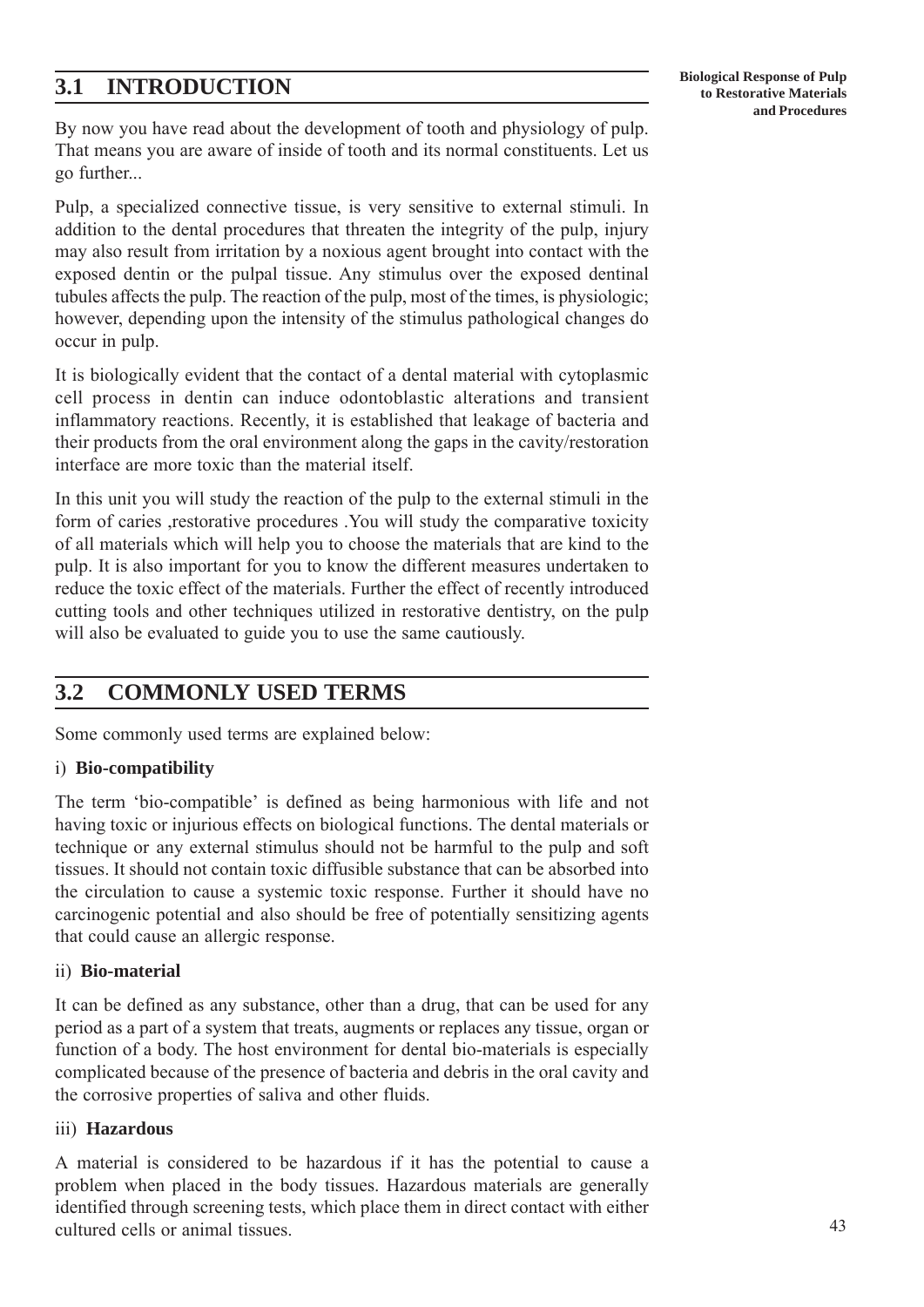Risk means that the material can cause sufficient damage. A material which is hazardous may not pose a significant risk to the body e.g. Zinc oxide eugenol may be hazardous but not risky. Risk may be reduced because of diffusion or dilution of the offending components, biological barriers, or a lack of sufficient time of contact between the offending components and susceptible tissues.

## **3.3 PULP DENTIN ORGAN**

The dentin and the pulp must be considered as one organ (the pulp-dentin complex) because of the intimate relationship between the cellular tissue within the dentin and the peripheral pulp tissue. The embryonic dental papilla is responsible for the formation of this coupled tissue. Hence it is obvious that the response of the pulp to any restorative material will be influenced by its surrounding dentin also. The dentinal tubules occupy 20-39% of dentin, and the dentinal fluid within them represents about 22% of the total volume of dentin. Dentinal fluid in the tubules, which is continuous with the extra-cellular fluid of the pulp, serves as a medium for relaying injurious agents to the pulp to reduce an inflammatory response. Thus anything that contacts the living dentin can be carried into the pulp. Also, either positive hydrostatic pressure or negative osmotic pressure may move the fluid in the dentinal tubules, which may displace the odontoblastic process or nerve endings resulting in pain.

## **3.3.1 Physiology**

As described earlier, the tissues of pulp and dentin are considered as one. The pulp is vascularized as are other organs of the body. A large arteriole passes through the root pulp to supply the coronal pulp. They branch as capillaries in the coronal sub-odontoblastic region. The blood capillaries have discontinuity in the endothelial walls. Such types of arrangements facilitate easy exchange of nutrients and the waste fluid. This exchange is important in case of pulp injury. The fluid flow from the pulp to exposed dentin is dependent on the hydraulic conductance of the dentinal fluid. Any reduction in this conductivity will reduce the dentin sensitivity.



**Fig. 3.1: Myelinated and un-myelinated nerves enter the pulp through apical foramen**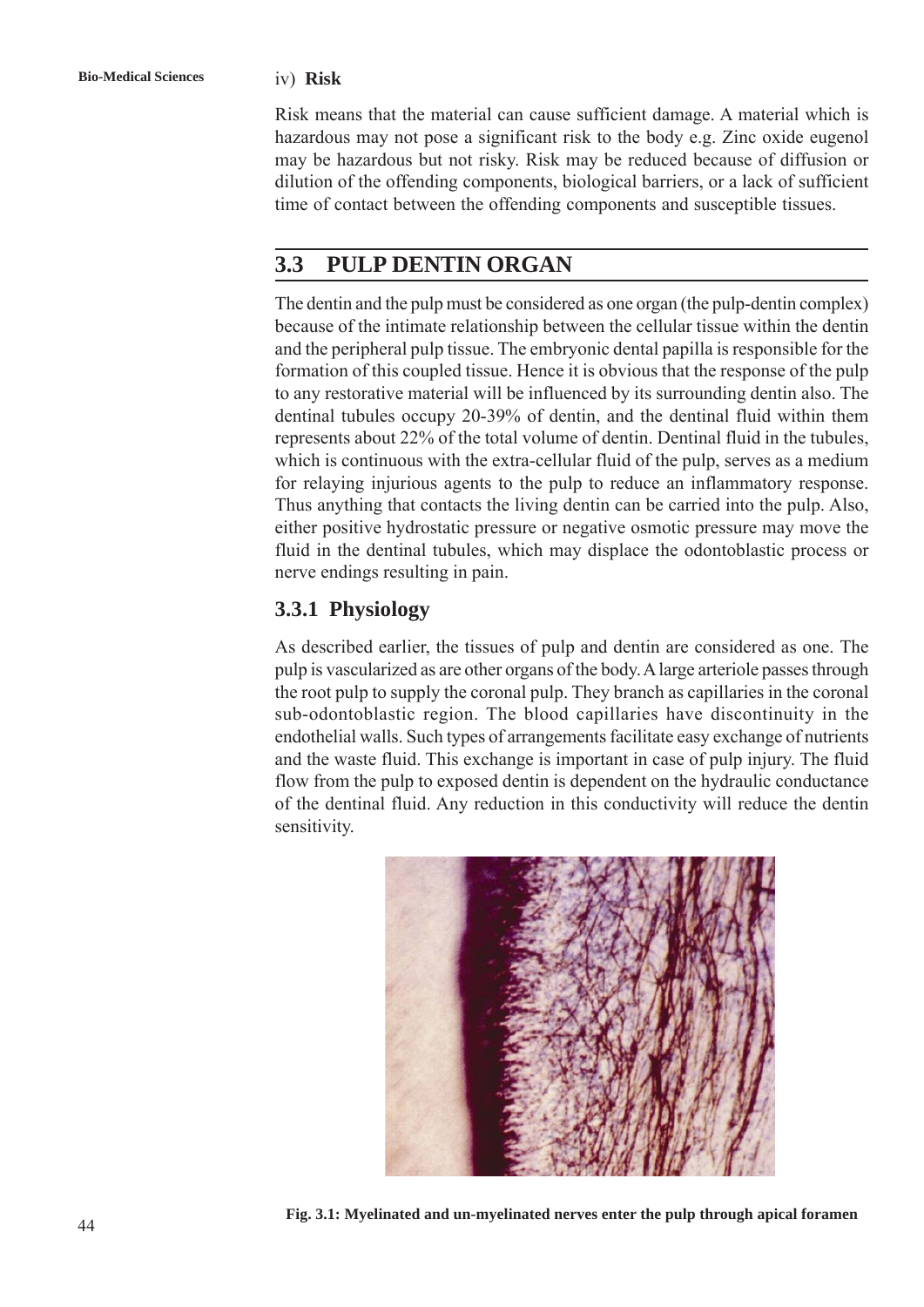Usually both the myelinated A fibers and un-myelinated C-fibers carry pain impulses. The sensory and the sympathetic nerve endings are activated at an early stage of the inflammatory process and are the initiator of vasodilatation. This is the start of the protective response to the injury by increasing blood volume and vascular permeability in the affected areas. Both the sympathetic and sensory nerve fibers have effect on the pulpal circulation. The number of nerve fibers decreases with age, which explains the reduced sensitivity in older adults.

Pulpal pain is characteristically pulsating, long lasting and of variable severity, very rarely excruciating. It is also affected by changes in blood pressure. The typical dentinal pain is short lasting, sharp and may be lancinating. The cold stimulus is considered more painful than the hot stimulus. In cold stimulus, there is outward fluid flow that results from shrinkage of the contents of the tubules. When heat is applied the contents of the tubules expand and an inward flow occurs, leading to comparatively less pain.

#### **Check Your Progress 1**

What is the origin of pulp? Why cold stimulus is more painful than hot one?

.............................................................................................................................. .............................................................................................................................. ..............................................................................................................................

## **3.3.2 Composition**

Dentin has an average of 45,000-90,000 tubules/mm2 near the pulp, 30,000-35,000 in the middle and 10,000-25,000 at the periphery. At the pulp surface, the diameter of the tubules ranges from 2.5-3.0 μm and at the periphery to less than 1.0 μm. Each tubule is about 1 um in diameter and 2.0-3.0 mm in length. The occluded dentinal tubules referred to as dentin sclerosis, react differently to acid etching. The etching time here is to be modified to provide an adequate hybrid layer of collagen and resin.

The interface dentin with irregular often atubular dentin forms a barrier between the physiologic secondary and tertiary dentin. This barrier reduces the permeability of the affected dentin and may make it impermeable because the tubules from primary dentin do not cross the interface dentin. This phenomenon protects the pulp.

Generally, dentin directly under the dentino-enamel junction is only 1.0% permeable, but permeability increases to 7.6% halfway to the pulp and up to 22.0% at the pulp surface. The pulpal circulation maintains an intercellular hydraulic pressure of about 24 mm of Hg, which causes the fluid flow in the tubules to be directed outwards from the pulp to the dentino-enamel junction. Chemical and bacterial products when introduced into unprotected dentinal tubules diffuse against the pressure gradient towards the pulp. During cavity preparation by the operator, a layer is formed by the action of the cutting instrument on the calcified dentinal matrix called the 'smear layer'. This mat of organic and inorganic particles obliterates the tubules to some extent but can be removed by acid etching and other means.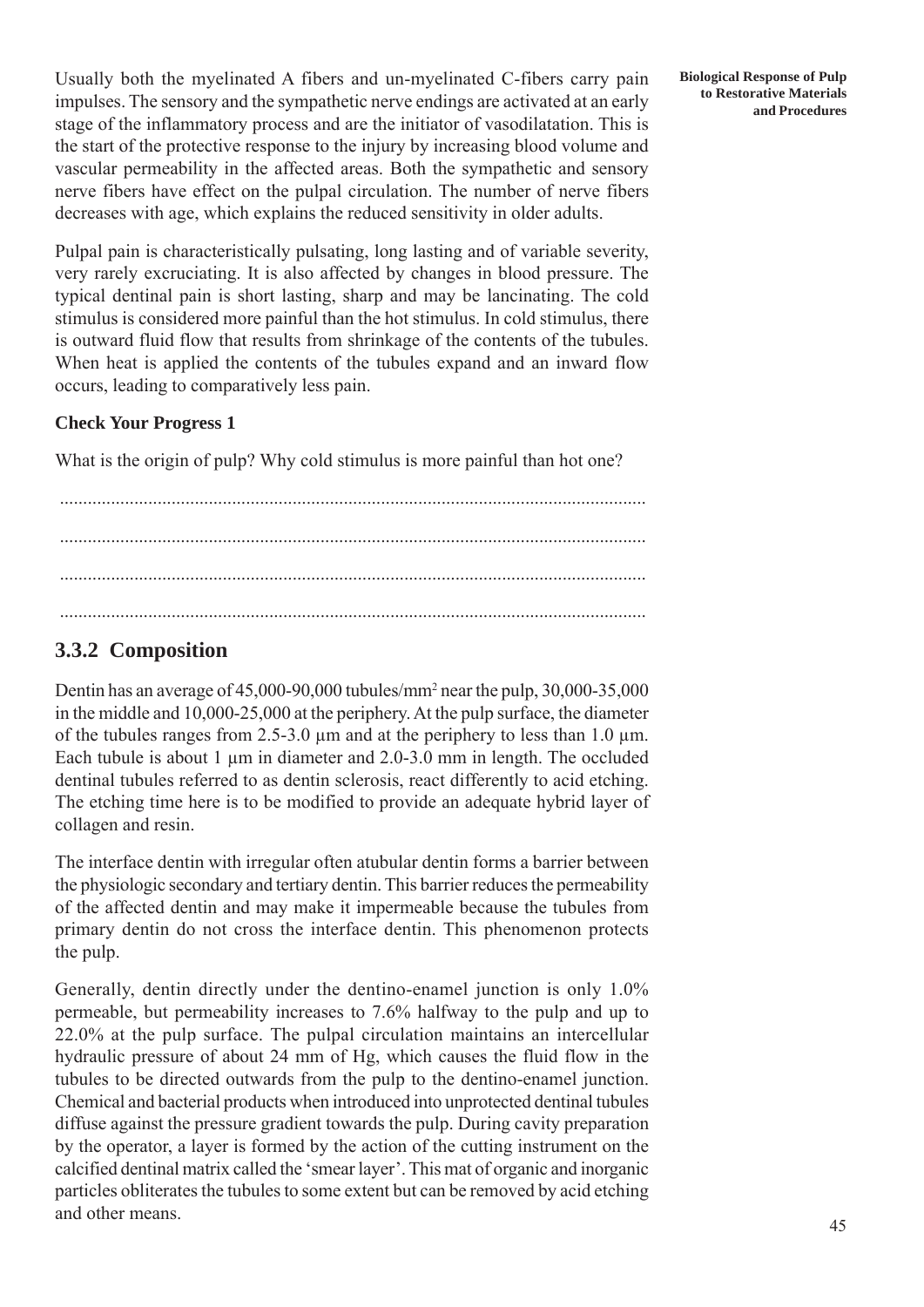**Bio-Medical Sciences** It is richly supplied by thin walled but wide capillaries. Bundles of myelinated nerve fibers accompany the blood vessels. Fibers predominantly present are collagenous and reticular fibers which lie in close proximity to the blood vessels along with many undifferentiated mesenchymal cells and histiocytes. These are believed to transform into secondary odontoblasts that form reparative dentin following the death of primary odontoblasts. When confronted with toxic bacterial or chemical products by way of dentinal tubules, the pulp usually responds initially by acute pulpitis. The response resolves naturally if the injurious agent is removed or its concentration lowered. If pulpitis does not resolve, it may spread to involve the pulp in liquefaction necrosis or chronic inflammation. Differentiation of secondary odontoblasts may eventually lead to formation of reparative dentin.

## **3.3.3 Factors Influencing Pulpal Response**

The risks of pulpal response associated with any dental material depend to a large extent on its ability to diffuse through dentin and accumulate in the pulp. It has been established that materials, which may not be toxic at low concentrations become toxic at high concentrations. Pulp reactions to the same irritant may vary not only between different persons but also between different teeth in the same mouth, and between opposing teeth of the similar anatomic form. Factors influencing pulpal response are:

#### a) **Dentin Permeability**

The rate of permeation of substances through dentin depends upon a number of factors like:

- i) **Location**: Dentin permeability varies in different areas of the same tooth e.g., it increases towards the pulpal side. This is because both the tubule diameter and the number increase towards the pulp chamber.
- ii) **Dentin Diffusion Surface Area**: This is a product of tubule diameter and number, which directly influences the wetness and hence the hydrolytic dissolution of the restorative material.
- iii) **Smear Layer**: The presence of the 1-5 μm thick smear layer reduces permeability.
- iv) **Intratubular Contents**: The intratubular contents such as mineral deposits, collagen fibrils, proteins etc. may reduce permeability.
- v) **The Concentration and Solubility of the Diffusing Solutes**: The substances with high molecular weight and size are less penetrating than the substance with low molecular size and weight. Solutes that are water soluble would show a rapid rate of penetration.
- vi) **Patency of the Dentinal Tubules**: Sclerotic dentin is less permeable than the physiological tubular dentin.
- vii) **Reparative Dentin**: In case where reparative dentin has been formed previously, the response of the pulp is less, because reparative dentin reduces the penetration and movement of the tubular contents.
- viii) **Remaining Dentin Thickness**: Effective remaining dentin thickness of 2.0 mm provides an adequate insulating barrier against almost all the techniques and restorative materials.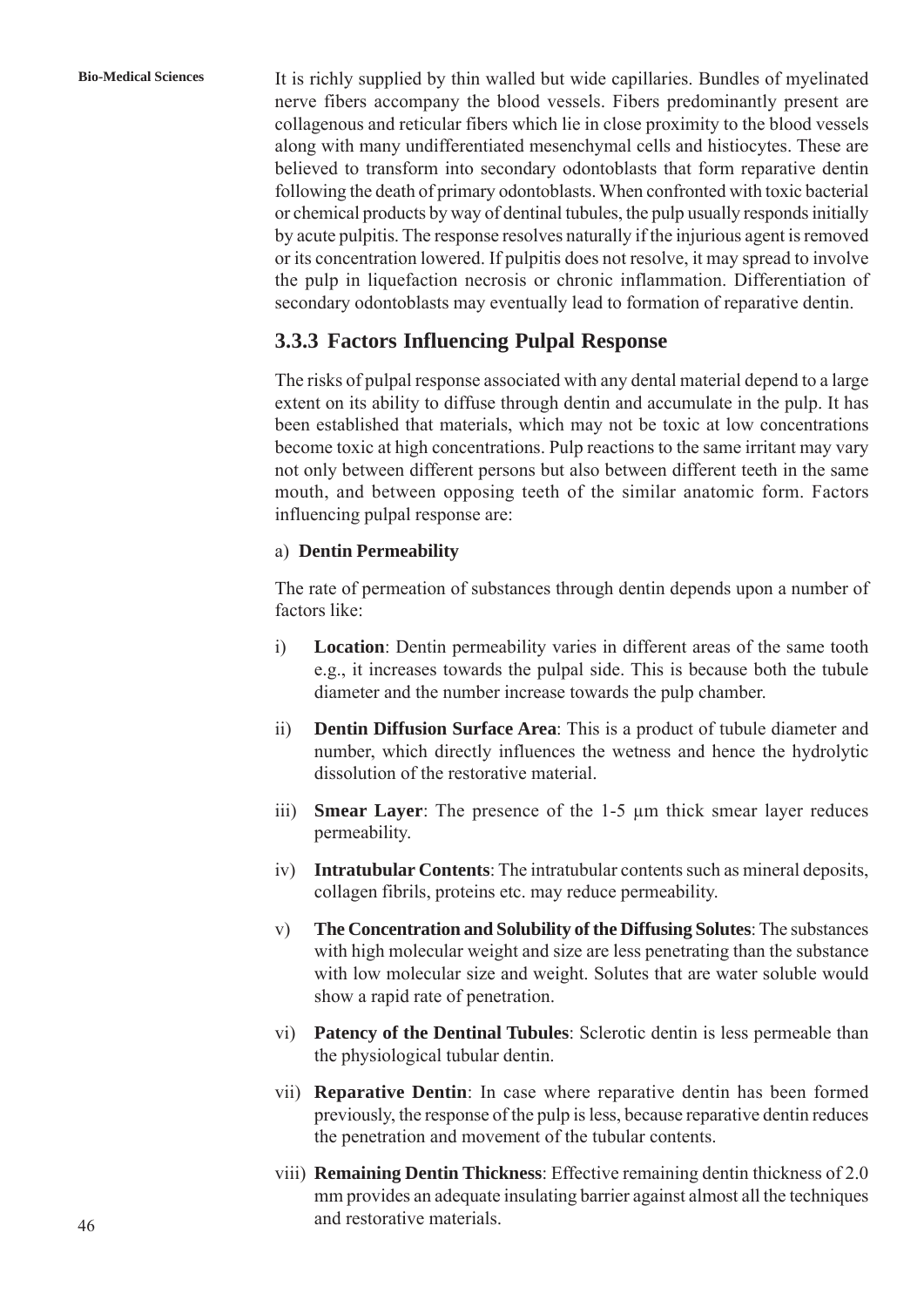### **Check Your Progress 2**

1) Describe the factors which influence the permeability of dentin.

........................................................................................................................ ........................................................................................................................ ........................................................................................................................ ........................................................................................................................ 2) What is the importance of remaining dentin? ........................................................................................................................ ........................................................................................................................ ........................................................................................................................ ........................................................................................................................

### b) **Dentin Pretreatments**

Preconditioning of dentin by acids (etchants and conditioners) might increase dentin permeability by removing smear layer and enlarging tubule orifices. The effect depends upon the concentration and the duration for which the etchant/ conditioner is applied.

#### c) **Age of the patient**

It is usually accepted that the inflammatory response of the older persons is slightly more extensive and the secondary dentin formation is slightly less than in the younger person. The older pulps have a far less defensive capacity in resolving a lesion and resisting infection. However, certain authors have shown that age differences do not affect the pulpal response of human teeth.

#### **Check Your Progress 3**

Describe the features which influence the biocompatibility of any restorative material.

.............................................................................................................................. .............................................................................................................................. ..............................................................................................................................

## **3.3.4 Intensity of Pulpal Response**

The response of pulp should be systematically established. There is a need to record not only the location but also the severity of pulpal responses. The pulpal reactions are categorized into following histopathological characteristics:

1) **Cellular Displacement**: It is characterized by movement of odontoblasts and leukocytes into the dentinal tubules. This occurs in the first few days and can persist well over 30 days. It provides excellent evidence of the acuteness of initial response.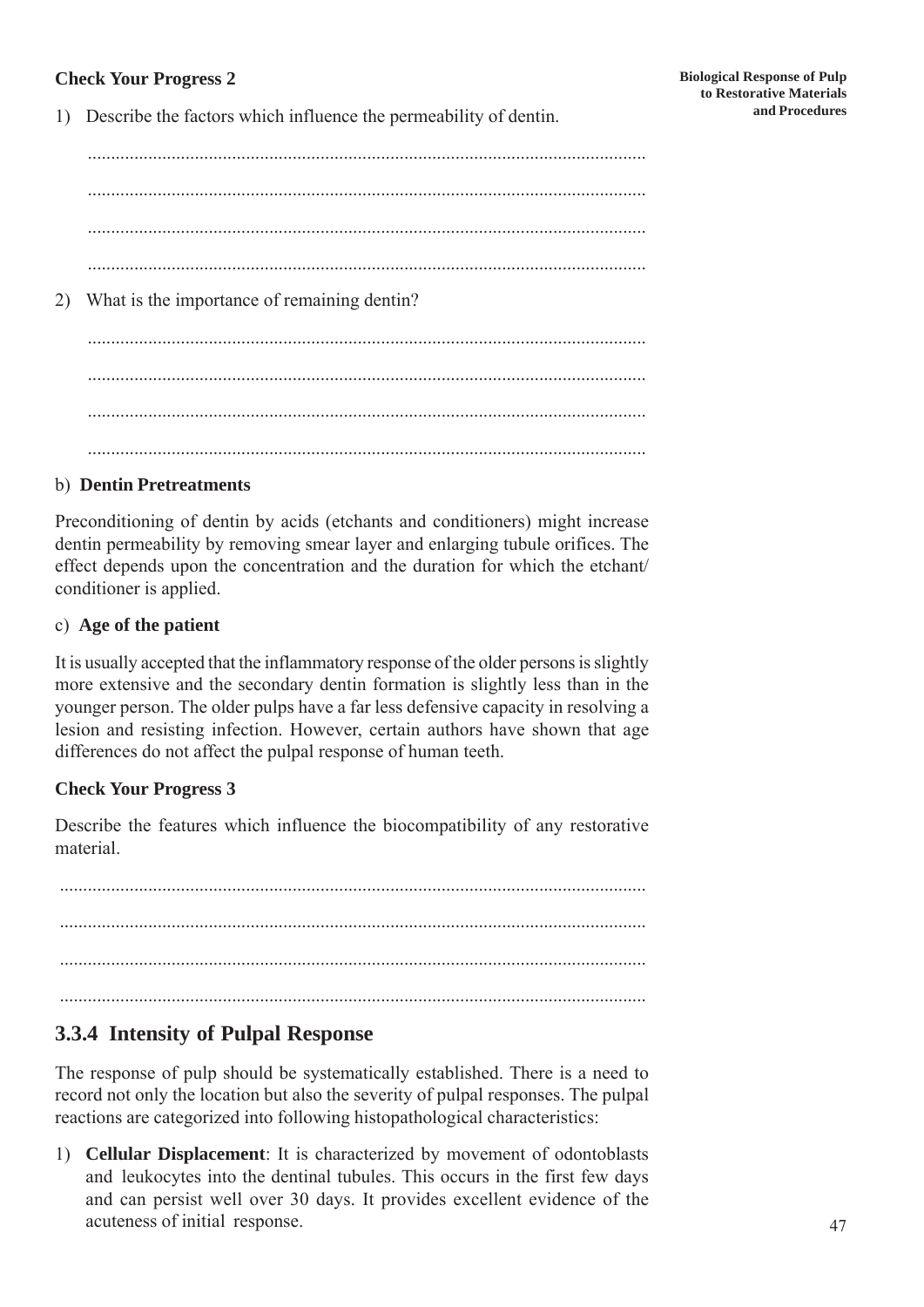- **Bio-Medical Sciences** 2) **Infiltration of Inflammatory Cells in the Superficial and Deeper Tissues**: The infiltration of inflammatory cells into odontoblastic layer, zone of Weil and cell rich zone is arbitrarily graded from zero to three degrees merely on the basis of the number of displaced cells. When the response represents only one or two displaced cells, a graded value of one-half is given.
	- 3) **Predominantly Inflammatory Cells**: The predominating inflammatory cells (polymorphonucleated leukocyte, lymphocyte, eosinophil, monocyte and plasma cells) are usually recorded as the intensity of the cellular inflammatory response is increased.
	- 4) **Special Histopathologic Characteristics**: There are a number of histopathological characteristics that can be classified as given below:
		- a) **Abscess Formation**: Occasionally, in a healthy pulp, there may occur certain abscess like conditions (dense accumulations of leukocytes between the odontoblastic layer and the predentin), which usually resolve; however, any technique that produces such conditions should be modified or eliminated. These characteristics are not necessarily localized.
		- b) **Foci of Necrosis**: The dentinal burns and the lesions induced by toxic restorative materials or chemicals, lead to loss of cellular details, collapse of vascular channels and a paucity of inflammatory cells. Subsequently, these lesions are heavily infiltrated by inflammatory cells and might either resolve with granulation tissue replacement or undergo abscess formation.
		- c) **Lesions of Delayed Healing**: Such lesions usually present dense infiltrations of chronic inflammatory cells and may develop abscess formation.
		- d) **Regeneration of Odontoblasts**: With the resolution of a lesion, most or all the inflammatory cells may disappear and leave behind an atrophic or degenerate odontoblastic layer, even exhibiting foci completely lacking in primary odontoblasts (Fig. 3.2). In some instances, only regenerated odontoblasts are found and a distinction needs to be made between these two types of layers.



**Fig. 3.2: Degenerated odontoblastic layer, exhibiting foci completely lacking in primary odontoblasts**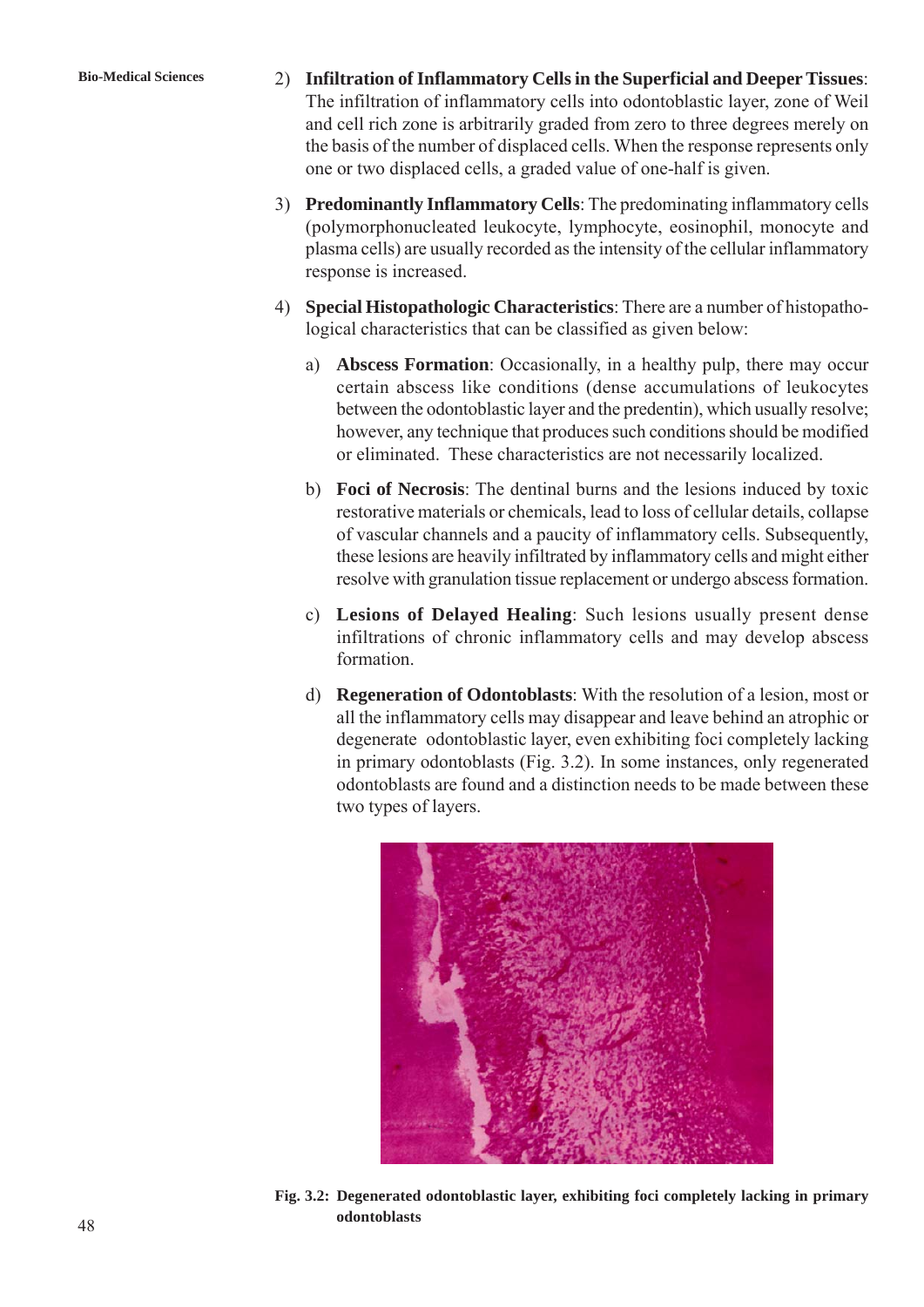e) **Reparative (tertiary) dentin formation**: The incidence of reparative dentin formation depends upon the initial irritation caused by cutting the tooth structure and placing the restorative material. With high-speed techniques used these days, a very low incidence of reparative dentin formation results, leaving many primary dentinal tubules patent for the subsequent seepage of toxic products into the pulp.

Reparative dentin seldom occurs in human pulp tissue sooner than 30 days. Many a times, the lesions persist along with inflammatory response and the differentiation of new odontoblasts is difficult.

#### **Check Your Progress 4**

1) Describe the 'Cell-free Zone' and its importance in restorative dentistry.

........................................................................................................................ ........................................................................................................................ ........................................................................................................................ ........................................................................................................................ 2) How is reparative dentin formed? ........................................................................................................................ ........................................................................................................................ ........................................................................................................................

## **3.3.5 Stages of Pulpal Inflammation**

The reaction of the pulp to external stimuli is reflected in two broad processes: Inflammatory changes and secondary dentin formation. Various authors have graded these changes for evaluating pulpal response. The inflammatory processes have been qualitatively divided into slight, moderate and severe. Slight reaction recognizes the increased number of cells in the cell free zone and in the adjacent pulpal tissue. These cells are similar to fibroblasts and undifferentiated cells. However, few inflammatory cells are also observed. The capillaries blood flow is also increased localized to the affected dentinal tubules. The irregularities in the odontoblastic layer are also observed ( Fig. 3.3).

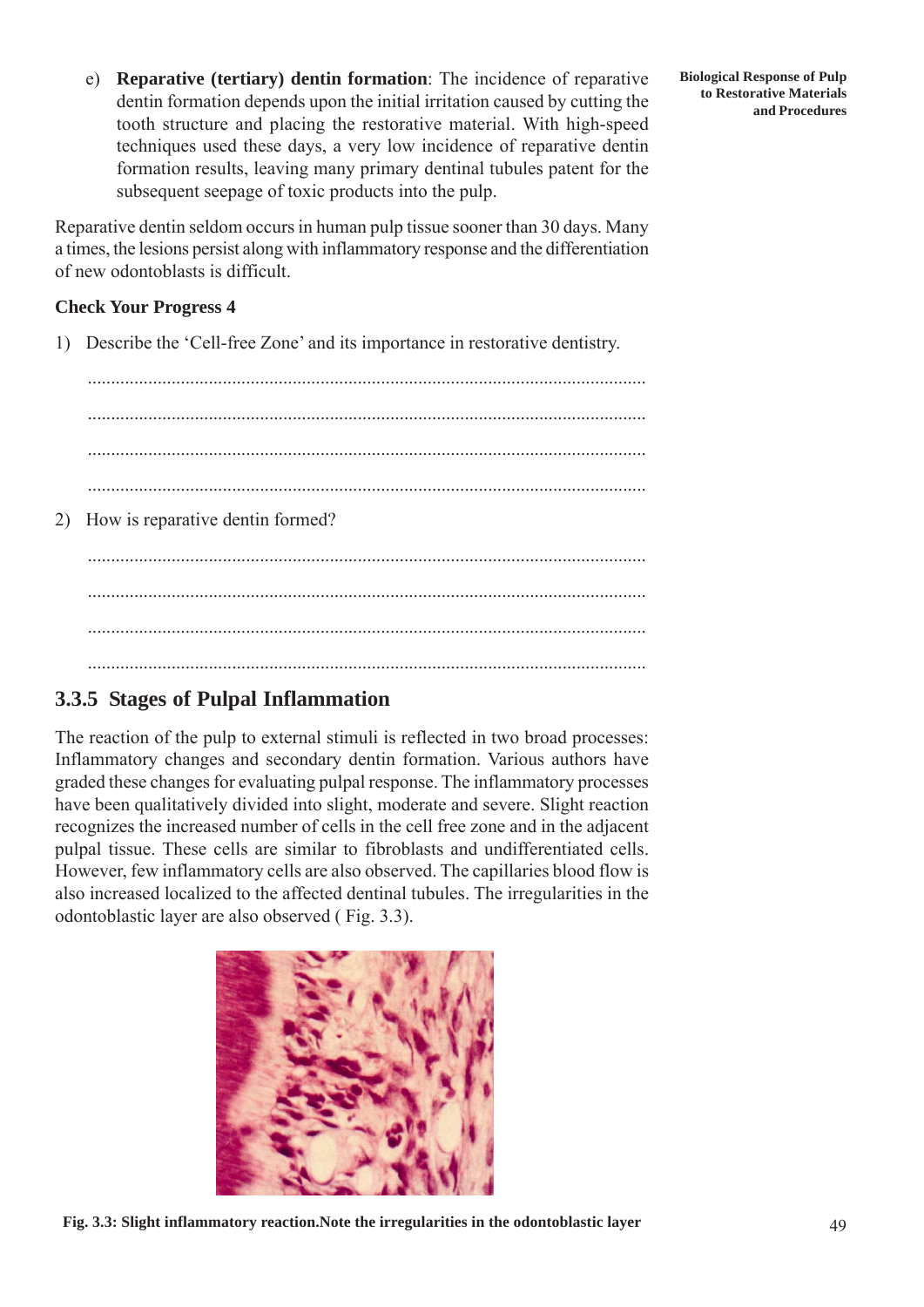**Bio-Medical Sciences** *Moderate reaction* is characterized by increased number of cells around the injury site. The mononuclear leucocytes and the neutrophils invade the odontoblastpredentin area. Some odontoblastic nuclei can be seen in dentinal tubules. The number of capillaries is increased along with the blood flow. Occasional haemorrhage in odontoblastic or subodontoblastic zone is also observed (Fig.3.4 ).



**Fig. 3.4: Moderate reaction .Haemorrhage in subodontoblastic zone**

Severe reaction is characterized by marked cellular infiltration, including abscess formation. The odontoblastic layer remains unidentified. This layer is either destroyed or greatly disrupted. The predentin is not formed. Numerous blood vessels are found in the tissues surrounding the cellular infiltration ( Fig. 3.5).



**Fig. 3.5: Severe Reaction. Odontoblastic layer remains unidentified**

Since the qualitative approach is subjective, attempts have been made to quantitatively designate pulpal reactions. The technique measures the cytoplasmnucleus ratio of the odontoblasts along the area of pulpal reaction. Statistically, quantitative method is considered more accurate, however, at initial level, the qualitative approach is more appropriate.

Earlier plus sign was used to indicate the degree of infiltration of inflammatory cells in the odontoblastic layer and in the rest of the pulp. The plus sign was also used to indicate the different amounts of secondary dentin formation.

Later, the inflammation and secondary dentin formation was graded as  $I^0$ - $I^3$  and  $D^{-1} - D^3$  respectively.

- $\bullet$  I<sup>0</sup> Absence of inflammation and no disturbance of the odontoblastic layer.
- $\bullet$  I<sup>1</sup> Involvement of the odontoblastic layer only, including aspiration of the nuclear debris.
- $I^2$  Extension of inflammation to the subodontoblastic layer.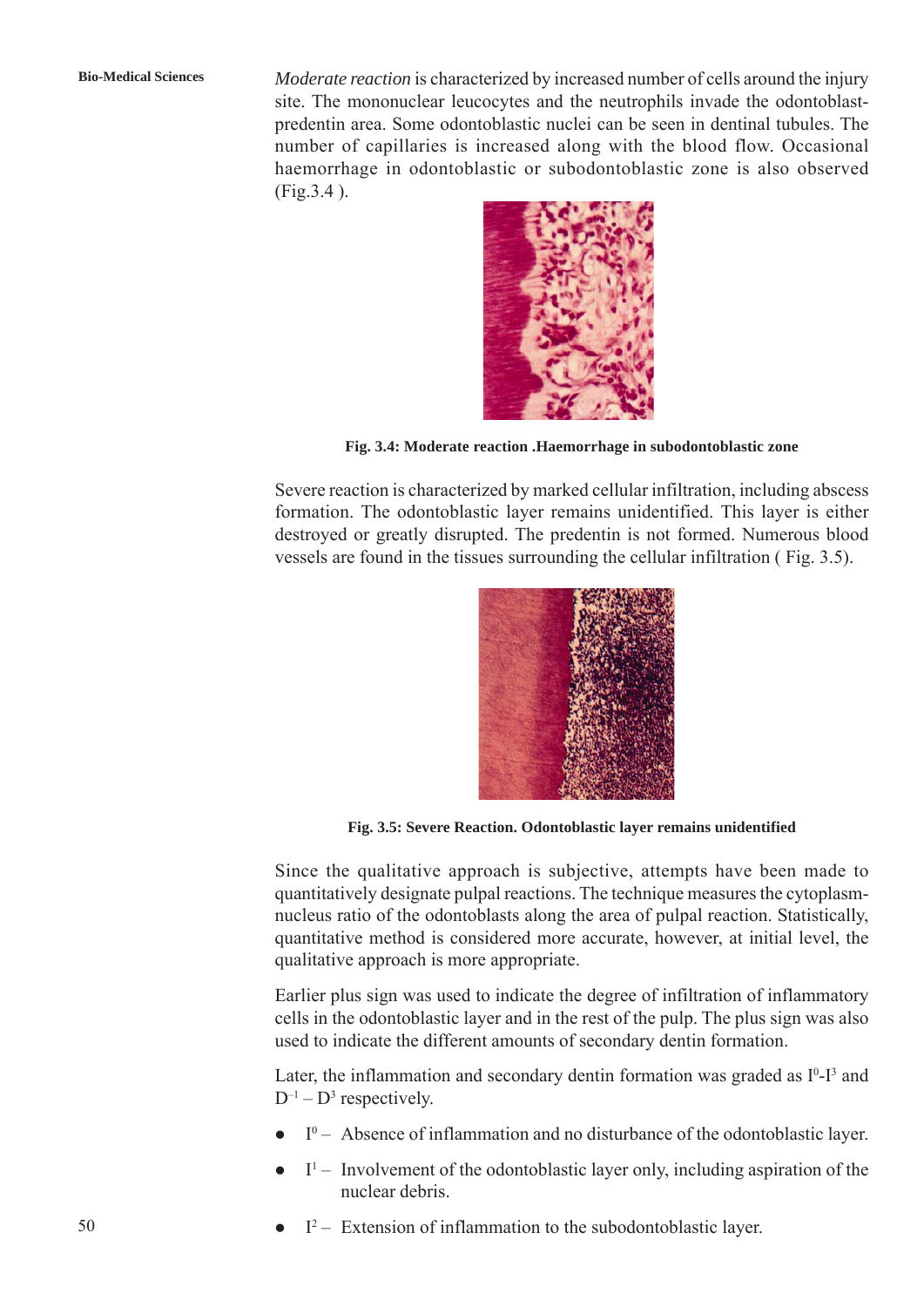$I<sup>3</sup>$  – Involvement of the central pulp.

- $D^{-1}$  Absence of secondary dentin formation and destruction of odontoblasts.
- $\bullet$   $D^0$  A normal appearance of odontoblastic layer with a normal width of predentin  $(20-30 \mu m)$ .
- $D^1 A$  slight amount of secondary dentin formation (35-60  $\mu$ m)
- $D^2 A$  moderate amount of secondary dentin formation (60-90  $\mu$ m)
- $D^3 A$  considerable amount of secondary dentin formation (90 and >90  $\mu$ m)

### **Check Your Progress 5**

1) Describe stages of pulpal inflammation.

........................................................................................................................ ........................................................................................................................ 2) How will you grade the secondary dentin formation?

........................................................................................................................ ........................................................................................................................ ........................................................................................................................

## **3.4 TESTS FOR EVALUATION OF BIO-COMPATIBILITY**

The material should pass all the three levels of bio-compatibility testing before it is approved for final usage in the human oral cavity. The three levels are as follows:

Primary tests:

- Cytotoxicity tests
- Genotoxicity tests.

Secondary tests:

- Systemic toxicity testing
- $\bullet$  Inhalation toxicity testing
- Skin irritation and sensitization tests
- Implantation tests.

Preclinical usage tests:

- Pulp and dentin usage tests
- Pulp capping and pulpotomy usage tests
- Endodontic usage tests.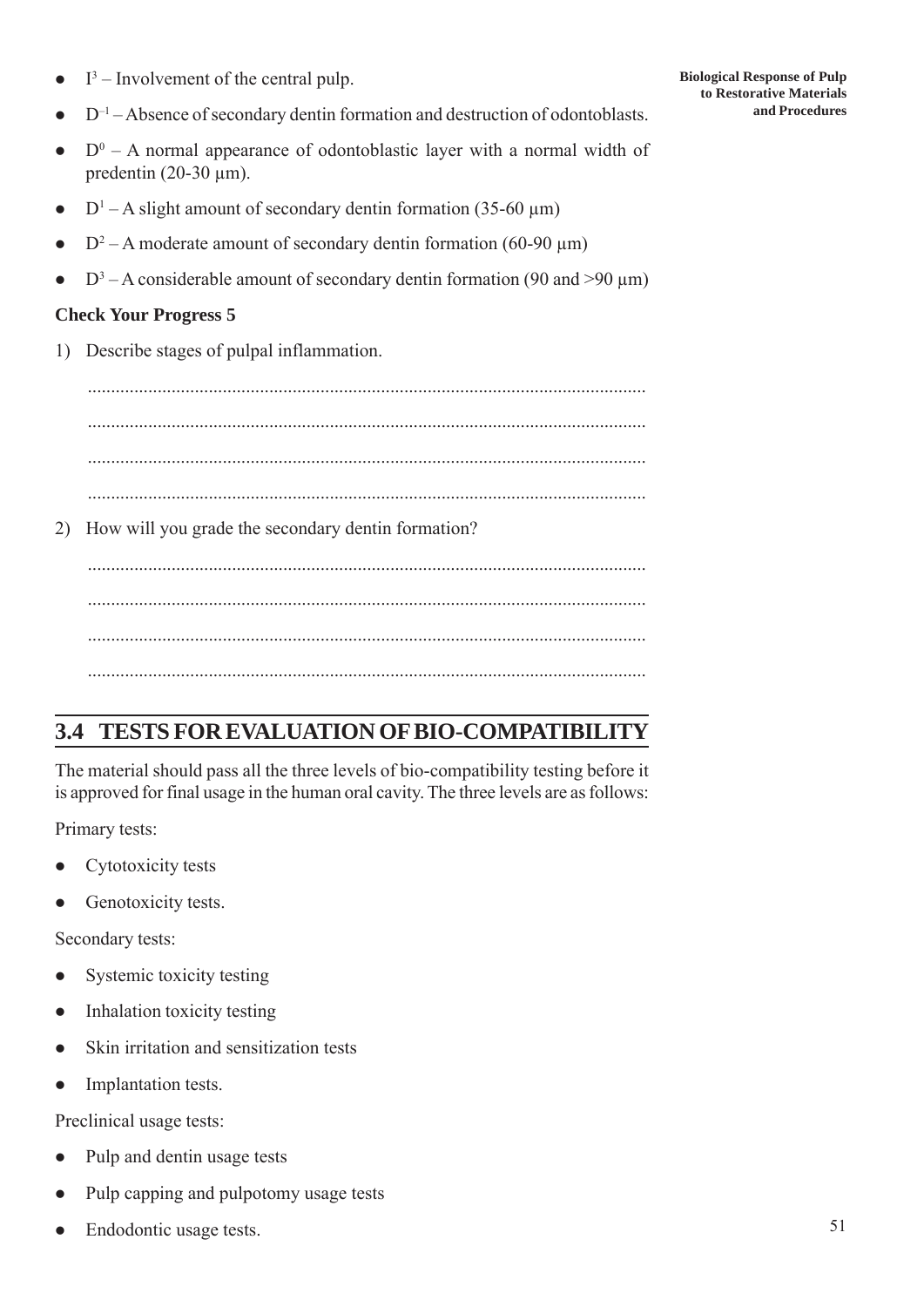**Bio-Medical Sciences** Let us learn more about these tests:

## **3.4.1 Primary Tests**

These are the most rapid and economical and include:

- *Cytotoxic testing* includes the placement of a dental material directly on to the tissue culture cells. The cells react metabolically depending upon the components that leach from these dental materials. The toxic response can be quantified by measurement of some biologic function such as DNA synthesis, protein synthesis, or the concentration of components that cause a decrease in cellular activity by 50% i.e. TC 50 concentration. TC 50 concentration is inversely proportional to the potency of the cytotoxic response i.e., lower the TC 50 concentration higher is the potency. These tests do not measure whether materials biodegrade over long periods of time as a result of the physical and chemical environment.
- z *Genotoxicity tests* mammalian or non-mammalian cells, bacteria, yeasts or fungi are used to determine specifically whether gene mutations, changes in chromosome structure, or other DNA or genetic changes are caused by the test materials, devices and extracts from materials, their extract and other devices, if any.

## **3.4.2 Secondary Tests**

Only those materials that have passed the primary tests are subjected to secondary testing. These are slightly expensive and include:

- *Oral Systemic toxicity tests* The test sample is administered daily to rats for 14 days either by oral lavage or by dietary inclusion. If 50% of the animals survive, the product is considered safe.
- *Inhalation systemic toxicity tests* These tests are performed on rats, rabbits, or guinea pigs in an exposure chamber with aerosol preparations. The spray material is released around the head and upper trunk of the animals for 30 seconds, each at 30 minutes intervals. After ten consecutive exposures, the animals are observed for four days. If any animal dies within this period, the agent is considered toxic, otherwise safe.
- *Skin Irritation and Sensitization tests* The test material is held in contact with the shaved skin of albino rats for periods ranging from 24 hrs (one exposure) to 90 days (with repeated exposures) for evaluating irritation effects.

However, for establishing allergic contact sensitization, the guinea pig is the preferred animal. An allergen is defined as a substance that is not primarily irritating on the first exposure but produces reactions on subsequent exposures of similar concentrations. The stain reactions are evaluated after subsequent application of the test material.

• *Implantation tests* — During the implantation techniques, the various physical properties of the product such as form, density, hardness and surface finish, which influence the character of the tissue response is tested. The animals are selected according to the duration of the test. The implant material is packed in plastic tubes and put into subcutaneous tissues or directly into bones in drilled holes. The reactions are evaluated.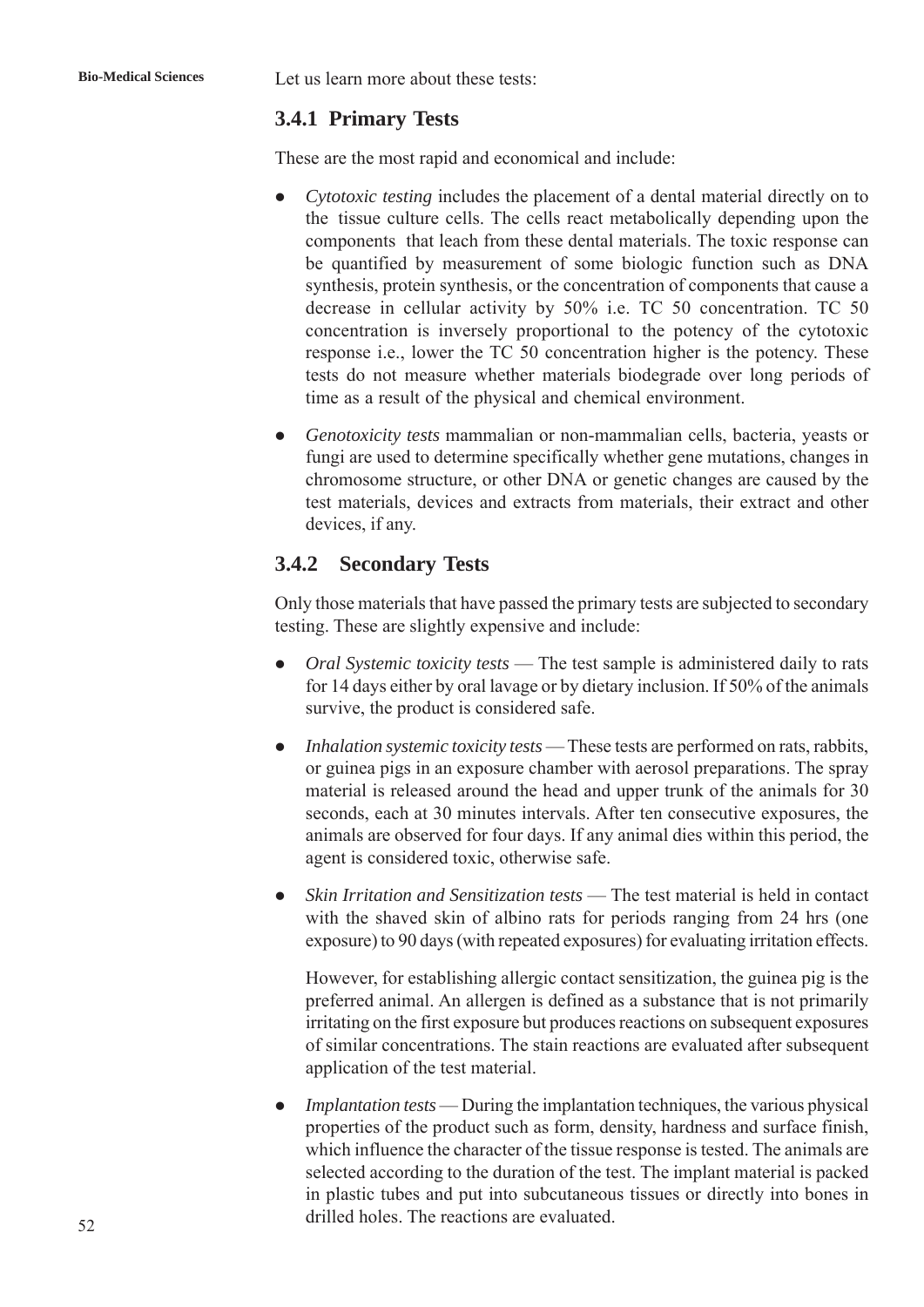## **3.4.3 Pre-Clinical Usage Tests**

These are the most expensive and include:

- *Pulp and dentin usage test* The test is designed to assess the biocompatibility of dental materials placed in dentin adjacent to the dental pulp of non-rodent mammals like dogs, ferrets etc. The material is placed in contact with open dentin 1.0 mm from the pulp and evaluated after given period of time. The specimens are examined regarding inflammatory response, reparative dentin formation and the number of micro-organisms entrapped in the surrounding cavity walls and cut dentinal tubules. If an inflammatory response is produced, the time required for its disappearance is also measured.
- *Pulp capping and pulpotomy usage tests* The testing procedures are similar to the previous ones, except that the pulp is exposed. The animals are evaluated for dentin bridge formation, its quality and structure.
- *Endodontic usage tests* For this test, the pulp is completely removed from the pulp chamber and roots and replaced by the obturating test material and control material. The degree of inflammation is evaluated in the periapical tissues.

## **3.5 THE RESTORATIVE MATERIALS AND PULP REACTIONS**

There are various restorative materials used for 'normal health' of tooth. The pulp, like a pampared child, reacts to these restorative materials in different manners. Let us take these commonly used materials and see the pulp reactions.

## **3.5.1 Zinc Oxide Eugenol**

Zinc oxide eugenol is frequently used as a material in dentistry. It is generally considered bland or even therapeutic to the pulp and is routinely used as the nontoxic control in most in-vivo tooth tests of pulpal toxicity. It is highly cytotoxic in all tissue culture test systems that lack a dentin barrier. If it comes in direct contact with bone, the pain could be extremely severe so much so if extruded into the mandibular canal, it may damage the mandibular nerve.

Zinc oxide when mixed with eugenol lead to formation of zinc eugenolate matrix. The zinc eugenolate units are held together by vander- waal forces and particle interlocking. When exposed to aqueous media such as saliva or dentinal fluid, hydrolysis of zinc eugenolate occurs yielding eugenol and zinc hydroxide. Eugenol liberated from zinc eugenolate can diffuse through dentin and into the saliva. It has been established that concentration of 10-2 mol/L of eugenol is observed below the fillings in dentin and 10-4 mol/L in the pulp. These concentrations were maintained for more than 1 week. Calcium in the dentinal tubules chelates eugenol, limiting its ability to diffuse through dentin. Eugenol also binds with the organic matrix of dentin, especially collagen, which slows the diffusion rate. Modified ZOE cements have demonstrated less release of eugenol and fewer cytotoxic effects. It has been observed that acid etched dentin may facilitate diffusion of potentially toxic amounts of eugenol to the pulp.

Eugenol is bactericidal at relatively high concentration of 10-2 to 10-3 mol/L. Brief exposure to 10-2 mol/L and prolonged exposure to 10-3 mol/L of eugenol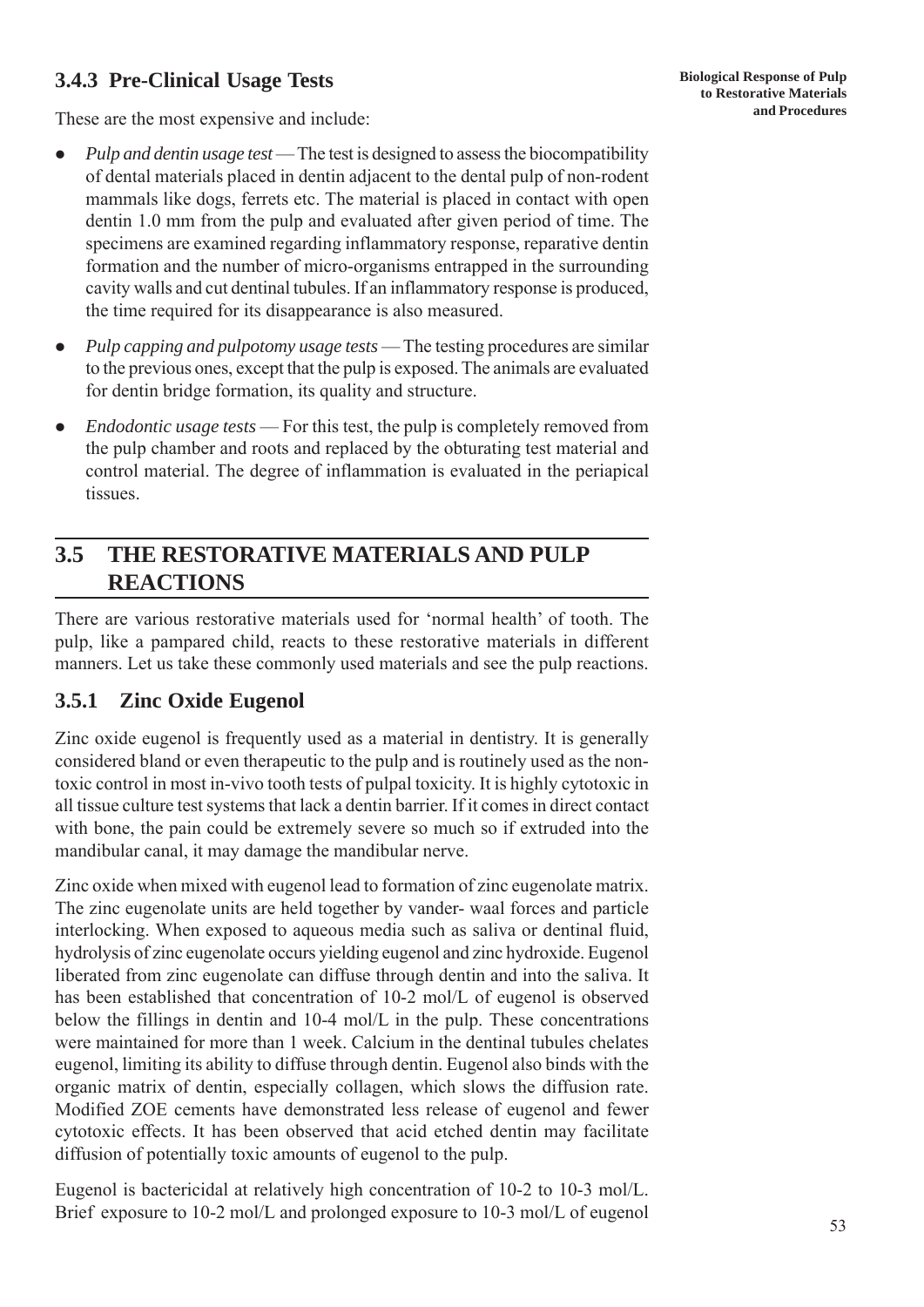However, when placed against dentin, the cytotoxic effects are nil. Various mechanisms that explain the cytotoxicity of eugenol are:

in direct contact with the pulp tissue result in chronic inflammation and necrosis.

- $\bullet$  Eugenol can be oxidized by peroxidase enzyme; the product formed is toxic to hepatocytes.
- It has a high affinity to plasma membranes because of its lipid solubility, which can cause cell damage.
- Eugenol has shown to uncouple oxidative phosphorylation in mitochondria.

At concentration levels of 10-4 mol/L or just below it, eugenol has been shown to inhibit prostaglandin synthesis and sensory nerve excitability. At low concentrations the intradental nerve activity is blocked reversibly just like a local anaesthetic, whereas at high concentrations of eugenol, nerve conduction is irreversibly blocked, indicating a neurotoxic effect. It exerts an anti-inflammatory effect by the following mechanisms:

- $\bullet$  Protects tissue from damage by inhibiting neutrophil function and chemotaxis.
- Inhibits prostaglandin and leukotriene synthesis, which are important mediators of inflammation by increasing blood flow and vascular permeability and lowering pain threshold.
- Eugenol causes vasodilatation and decreases the response of these vessels to nor epinephrine and histamine. Vasodilatation would result in prevention of toxic accumulations and rapid removal of irritants.

| <b>Toxic(High Dose)</b>                                                      | <b>Beneficial(Low Dose)</b>       |
|------------------------------------------------------------------------------|-----------------------------------|
| Induces cell death                                                           | - Inhibits white cell chemotaxis  |
| - Unknown vascular effect                                                    | Inhibits prostaglandins synthesis |
| Inhibits cell growth and respiration $\vert - \vert$ Inhibits nerve activity |                                   |

**Effects of Eugenol**

Thus, it can be seen that the effect of eugenol is dose dependent.

## **3.5.2 Zinc Phosphate Cement**

Zinc phosphate cement has been the most widely used dental cement. It is used as a luting agent for all indirect restorations and appliances. In deep cavities, it is used as a base as a substitute of lost dentin, because the thermal conductivity is approximately equal to that of enamel and considerably less than that of amalgam and gold.

When used as a thick base, it has a low toxicity level but when used as a luting agent in a thin state, it can be quite toxic. A young tooth or deep preparations with wide open tubules are more susceptible to intense inflammatory response to zinc phosphate cement, than an older tooth, which has produced a considerable amount of sclerotic and reparative dentin that blocks the dentinal tubules and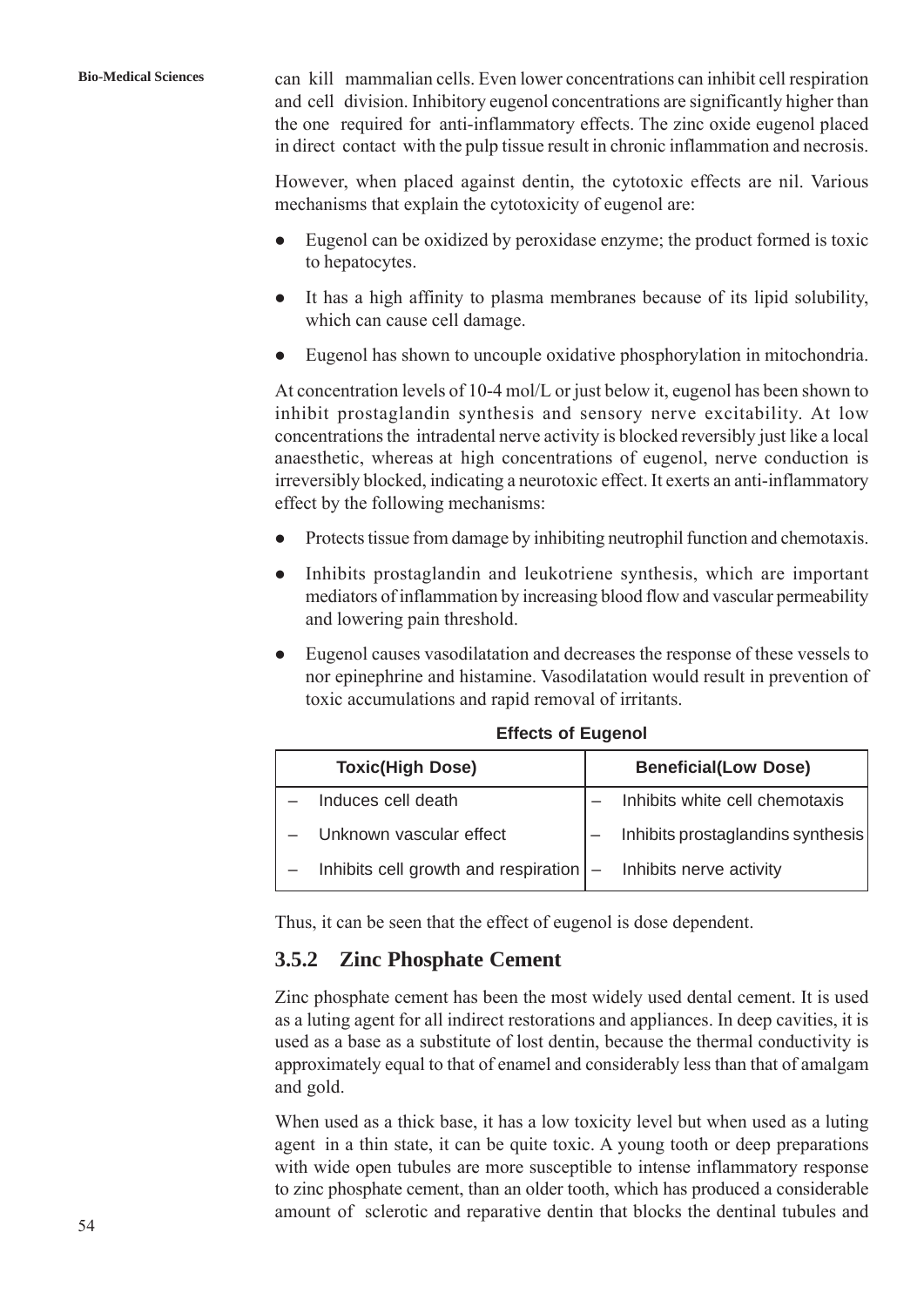prevents acids from reaching the pulp. Zinc phosphate cement is irritating because of its low pH and the rapid penetration of its lower molecular weight phosphoric acid into the dentinal tubules and pulp tissues. The hydraulic forces, which are induced during the seating of the restoration or during functional movements, cause phosphoric acid in large quantities to be forced into the dentinal tubules. Since dentin can be penetrated by phosphoric acid to a depth of more than 1.0 mm, especially in luting procedures, insulating materials are indicated for deep preparations with narrow remaining dentin thickness. In deep preparations, a moderate to severe localized pulp damage is produced within the first three days probably because the cement has an initially low pH on setting. The pH of the set cement approximates neutrality only at 48 hours. Resolution of inflammation occurs by 5 to 8 weeks.

When zinc phosphate is used as a luting agent, there occurs an intense diffuse infiltration of neutrophils throughout the pulp tissue. The initial pH of luting mix ranges from 2.0 - 3.3, which changes to 3.0 - 4.2 after one hour. It has been established that such low pH induced vascular thrombosis and necrosis in rodent pulp when the duration of exposure is prolonged over thin dentin. The pH for zinc phosphate, polycarboxylate and glass ionomer cements rise during the first 15 minutes. The rise in pH was faster for the zinc phosphate and polycarboxylate cements but slower for the glass ionomer cements. When the cement is used as a base with a remaining dentin as 1.0 mm, there occurs lifting of the odontoblastic layer and also the inflammatory cells become countable. In case the remaining dentin thickness is 1.5 mm, there occurs only moderate reaction with segmented odontoblastic layer and some reparative dentin formation.

## **3.5.3 Silicate Cements**

Silicate cements, though widely used earlier, are rarely used these days. Its adverse effects are mainly because of the prolonged acidity due to phosphoric acid, even 24 hours after the setting of the cement; and to some extent because of the release of fluoride. The pH of silicate cement at the time of insertion into the cavity is less than three and it remains below seven even after seven months. Fluoride ion concentrations of 15-25 gm/ml are also known to reduce cell growth.

## **3.5.4 Polycarboxylate Cements**

Polycarboxylate cements are a combination of aqueous polyacrylic acid and zinc oxide. They have an excellent biocompatibility with the pulp and are almost equivalent to zinc oxide eugenol cements. The pH of the cement liquid is approximately 1.7. The pH of the mix rises rapidly as the setting reaction proceeds. Despite the initial acidic nature of the polycarboxylate cements, these products produce minimal irritation to the pulp probably because the larger size of the polyacrylic acid molecule limits its diffusion through the dentinal tubules. At all times, the pH of the polycarboxylate cement is higher than the pH of the phosphate cements. Also in the set cement the acrylic acid ions bind the metallic ions so tightly that they are not easily leached out from the set cement.

## **3.5.5 Pulpal Reaction to Composites**

The earlier resin bonded materials, developed as tooth coloured materials, were detrimental to the pulp. The free monomer of these self cured or chemically cured materials was injurious to the health of the pulp. Over the years, with the development of composites and also the tremendous improvements in the material aspect of these resins, the pulp effects are minimum but not absent.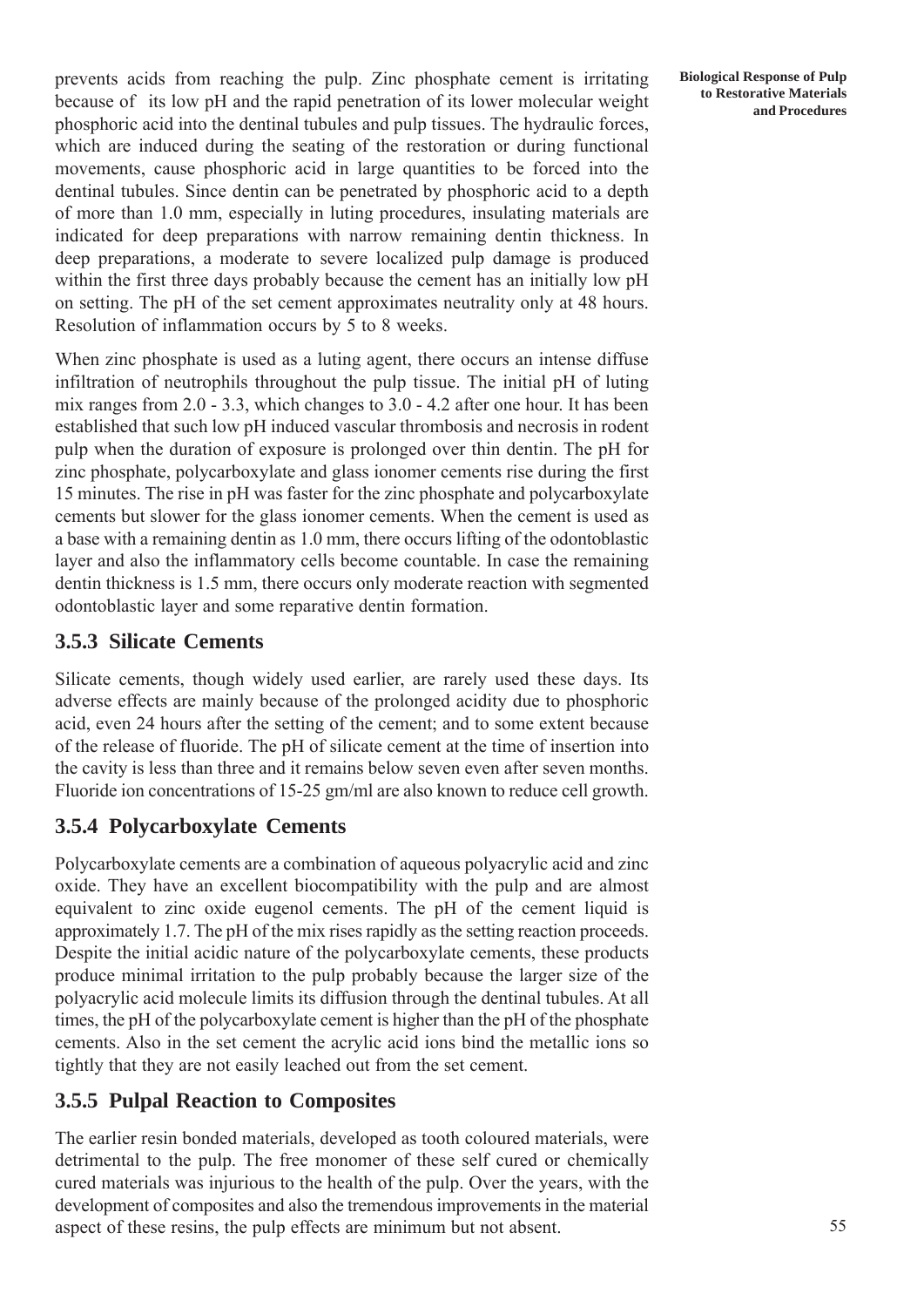**Bio-Medical Sciences** The bond strength of these materials is linked to the etching of the normal mineralized tissue. The etching, since being carried out for 10-15 seconds only, its effect on pulp is minimum or negligible. (Fig. 3.6)



**Fig. 3.6: Etched surface**

To achieve optimal bonding to dentin, the adhesive material (bonding agents) must penetrate the demineralized dentin; enter the dentinal tubules and their branches. (Fig. 3.7a,b)



**Fig. 3.7a: Demineralised dentin Fig. 3.7b: Dentinal tubules**



The resin monomer enters the collagen fibers to completely infiltrate the demineralized dentin forming the hybrid layer and over this the composite is filled. (Fig. 3.8).



**Fig. 3.8: Infiltration of resin monomer**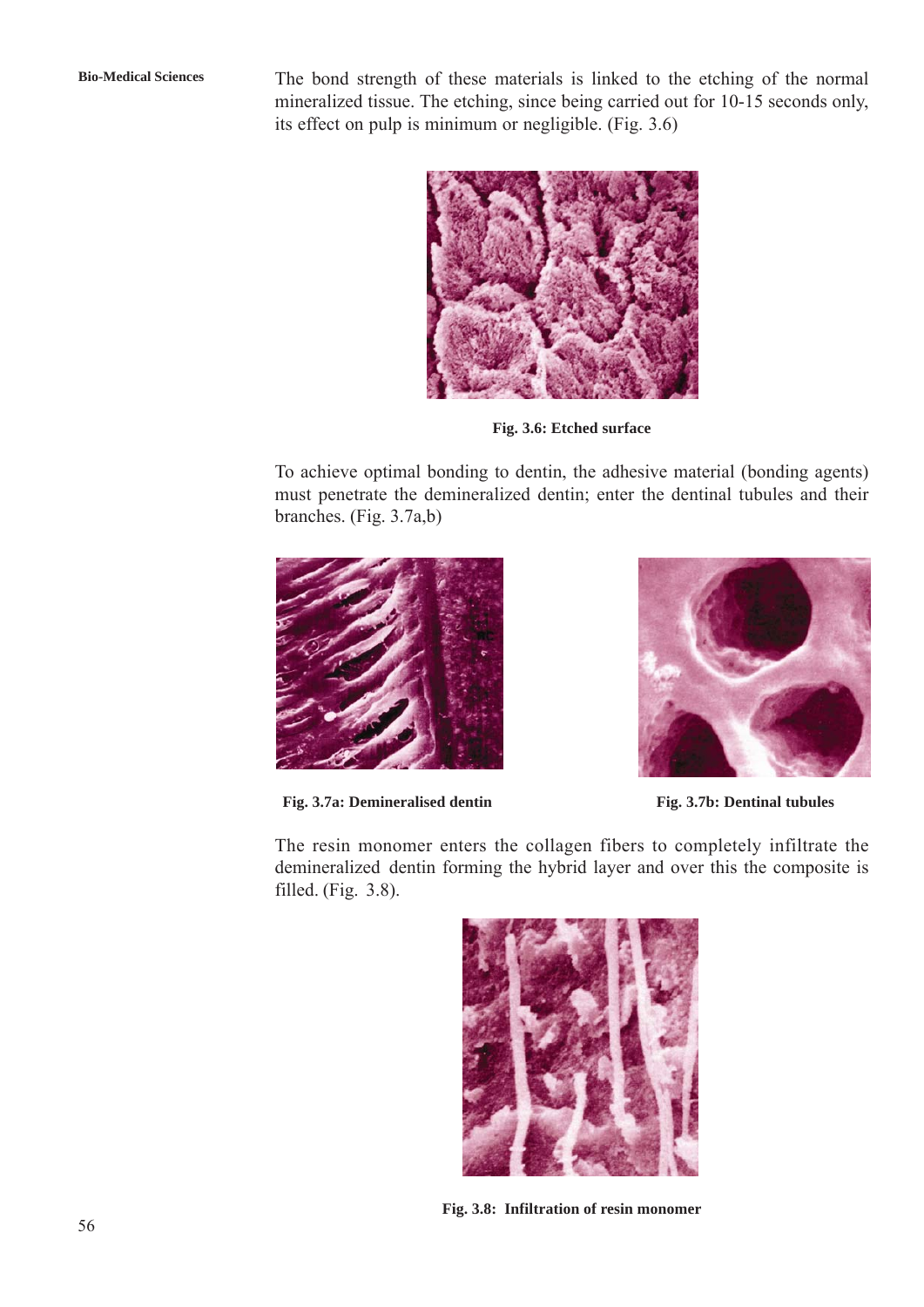The bonding materials have been tried as 'pulp capping agents' with reasonably good results. It imparts healing process. However, the polymerization shrinkage of the composite creating vacuum in between the remaining dentin and the restoration might create problems for the pulp. It has been established that even after curing, the monomer is leached from composites. However, the monomer is usually neutralized by the bonding agents and the remaining dentin thickness. In case the dentin thickness below the composites is less, the leaching monomer can affect the underlying pulp.

#### **Check Your Progress 6**

What are the pulp reactions to etchants and adhesives?

.............................................................................................................................. .............................................................................................................................. .............................................................................................................................. ..............................................................................................................................

## **3.5.6 Pulpal Reaction to Glass-Ionomer Cements**

The glass-ionomer cement is a combination of fluoro-alumino silicate and polyacrylic acid and water. The set material is composed of an inorganic-organic complex with high molecular weight. The material is considered biocompatible, since it is indicated in cavity bases and liners. The bonding of glass-ionomer material to dentin involves chemical and mechanical bonds. The chemical bond is based on exchange of ions between carboxyl group of substrate and calcium ions. The mechanical interlocking is based on the demineralization of exposed dentin by polyacrylic acid.

Various modified forms of glass ionomers are also available. These are resin modified glass ionomer cements and compomers. These materials achieve advantages of both the glass ionomers and composites. After one week of placement of glass ionomer cement, the odontoblastic layer is disrupted and dilated blood vessels seen in pulp area (Fig. 3.9). Bacterial penetration into tubules is also observed. After about a month the pulp tissue recovered and displayed a normal appearance. The disruption of odontoblasts becomes normal.



**Fig. 3.9: Dilated blood vessels in the pulp**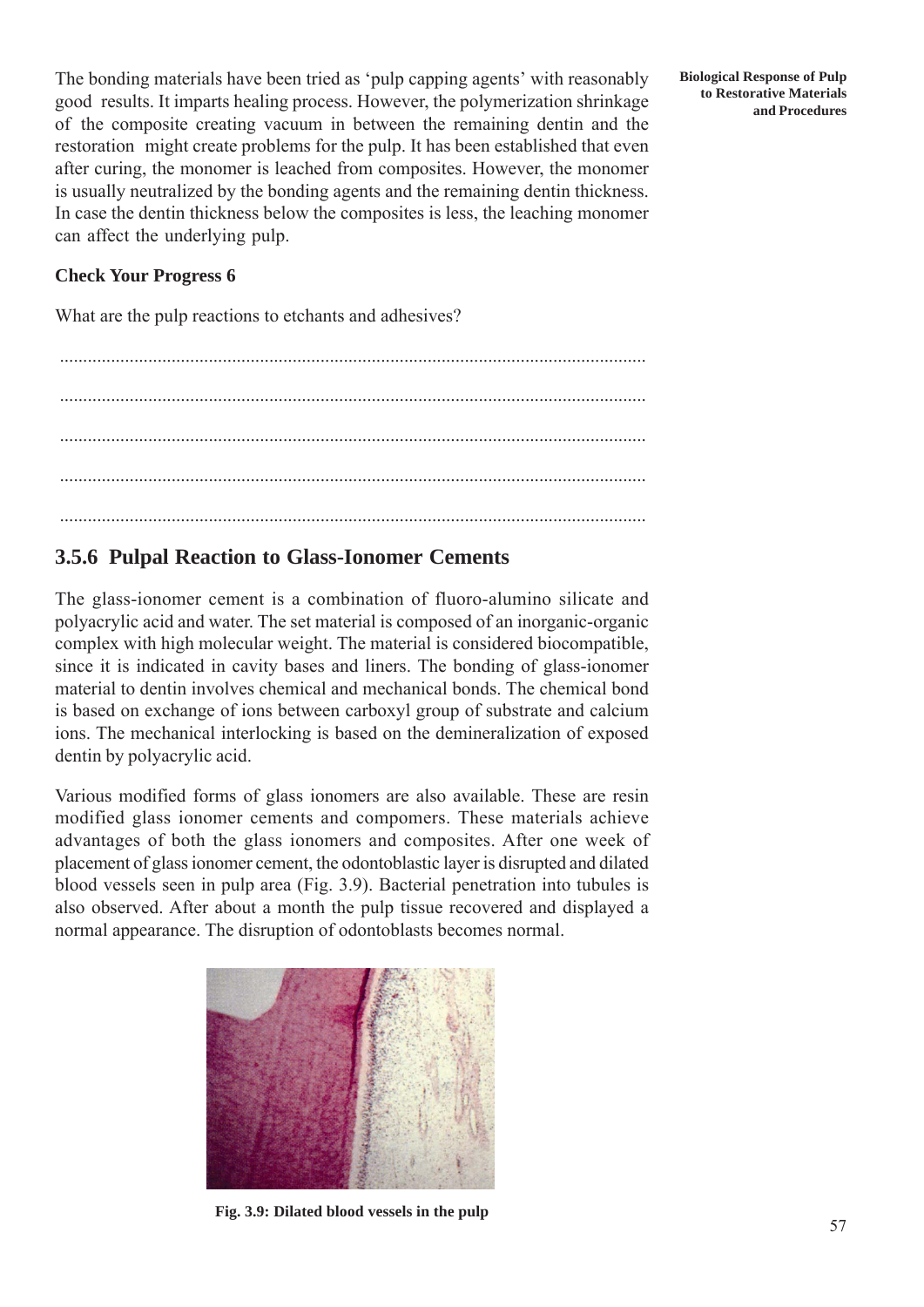#### **Bio-Medical Sciences Check Your Progress 7**

Are Glass-ionomer cements conducive to pulp?

.............................................................................................................................. .............................................................................................................................. ..............................................................................................................................

## **3.6 PULPAL REACTION TO TOOTH PREPARATION**

In the recent past, high speed cutting instruments have largely been employed in cutting cavities and preparing teeth for crowns. Adequate cooling of the burs is essential to prevent injury to dentin and also to underlying odontoblastic region of the pulp. The water spray should reach at the site of cutting and bur. Light pressure with intermittent cooling can minimize temperature increase.

When the cooling is inadequate, the injury leads to displacement of odontoblastic nuclei into the dentinal tubules (Fig. 3.10). The odontoblasts appear disorganized. The cooling, if missing, or excessive pressure is utilized constantly the burning of dentin becomes evident (Fig. 3.11). Many a times, the smear layer may obturate the opening of the tubules and reduce the extrusion of contents of dentinal fluids. It is established that such flow of fluid, later, is helpful in formation of peritubular dentin. The disturbance and redistribution of the cellular constituents, if continued, leads to degeneration of odontoblastic processes. This might form the base for formation of 'dead tracts' and subsequently formation of tertiary dentin.



**Fig. 3.10: Displacement of odontoblastic nuclei**



**Fig. 3.11: Burning of dentin due to inadequate cooling or blunt cutting instrument, during tooth preparation**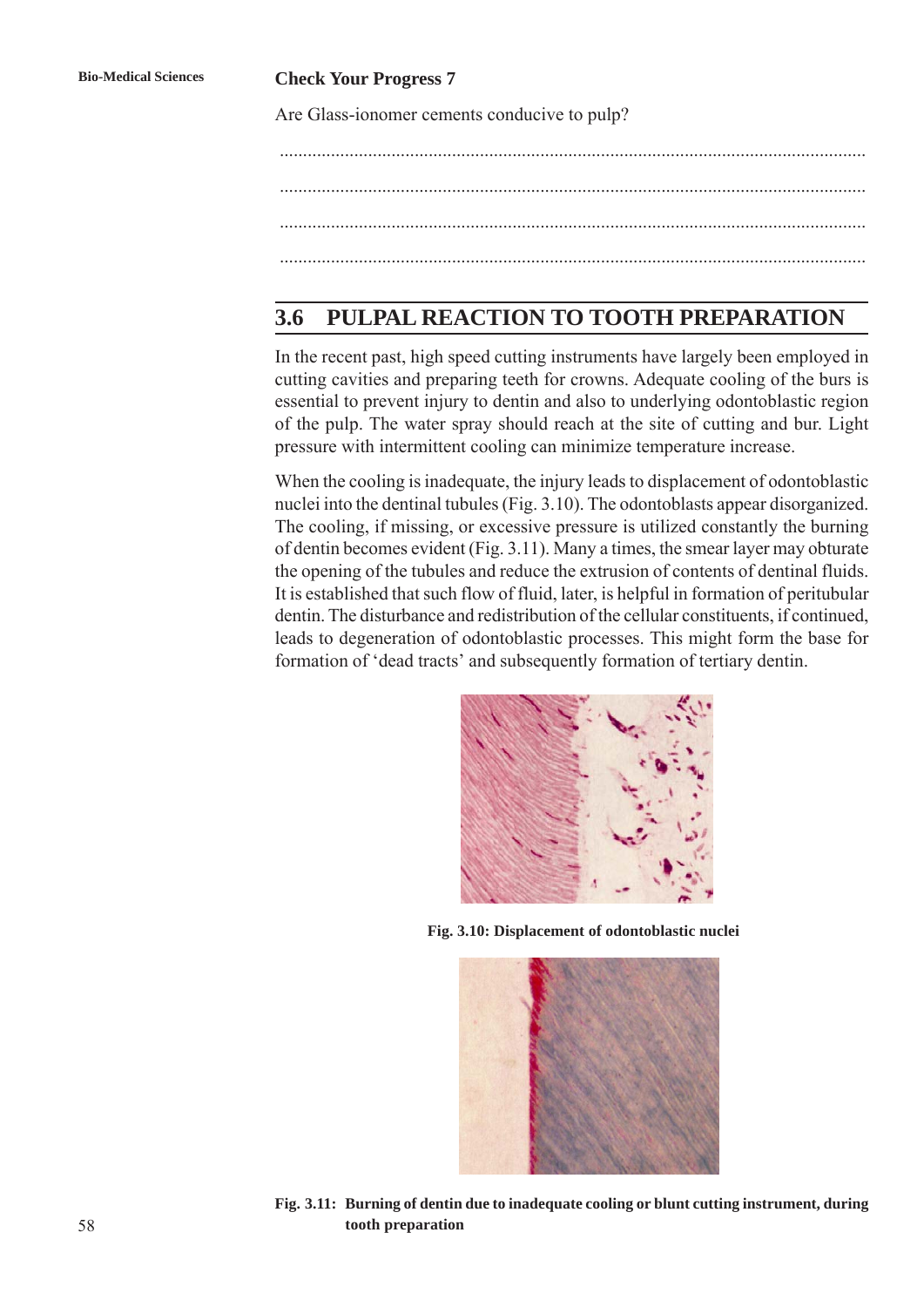Gentle grinding over the dentin leads to increased blood flow. Grinding halfway into the dentin causes much more increase in blood flow. However, grinding in the inner half leads to decrease in blood flow. The blood flow has been seen as decreasing after crown preparation, since the inner thickness of dentin might not be more than 1.0 mm.

The displacement of odontoblastic nuclei into the dentinal tubules has been established. Earlier, 'aspiration of odontoblastic nuclei' was considered the phenomenon, but recently the accepted phenomenon is found to be the 'displacement of odontoblasts'. The cavity depth or the remaining dentin thickness has always been the key factor in such reactions. A number of morphologic changes occur including intracellular disorganization of the odontoblasts. This can lead to disruption of odontoblastic layer. The exact mechanism of such movements might not be fully understood, however, mechanical distortion of the dentin can be the cause.

The alternative means of cavity preparation such as air abrasion and laser cavity preparation also affects the pulp. The generation of heat with the use of lasers is more detrimental than air abrasion technique.

### **Check Your Progress 8**

Describe the reaction of pulp during tooth preparation.

.............................................................................................................................. .............................................................................................................................. ..............................................................................................................................

## **3.7 PULPAL REACTION TO CARIES**

The dental caries may be in any form or at any site, affects the underlying pulp. The initiation of pulpal inflammation also stimulates the repair process. A balance usually occurs between repair and injury and deviation from the balance lead to changes in the dentin-pulp complex.

The cellular injury associated with caries arises from acidic environment created by diffusion of bacterial acids. The ability of the cells to withstand this acid environment depends upon hydrogen ion concentration. Local lymphatic drainage in the pulp may contribute to clearance of acid but the pulpal lymphatic system is not well developed. The odontoblasts are significantly reduced in size beneath the active enamel lesions whereas at the site of arrested lesions such reduction is not exhibited. Before the carious lesion reaches dentino-enamel junction, a significant reduction in cytoplasm to nucleus ratio of odontoblasts and also reduction in predentin thickness is observed. At ultrastructural level increase in activity of phosphate enzyme is reported in odontoblasts and in predentin beneath the carious lesions.

The terms 'slight', 'moderate' and 'severe' have the subjectivity and also the varied interpretation of the histopathological results make it difficult to standardize the classification of pulpal reactions.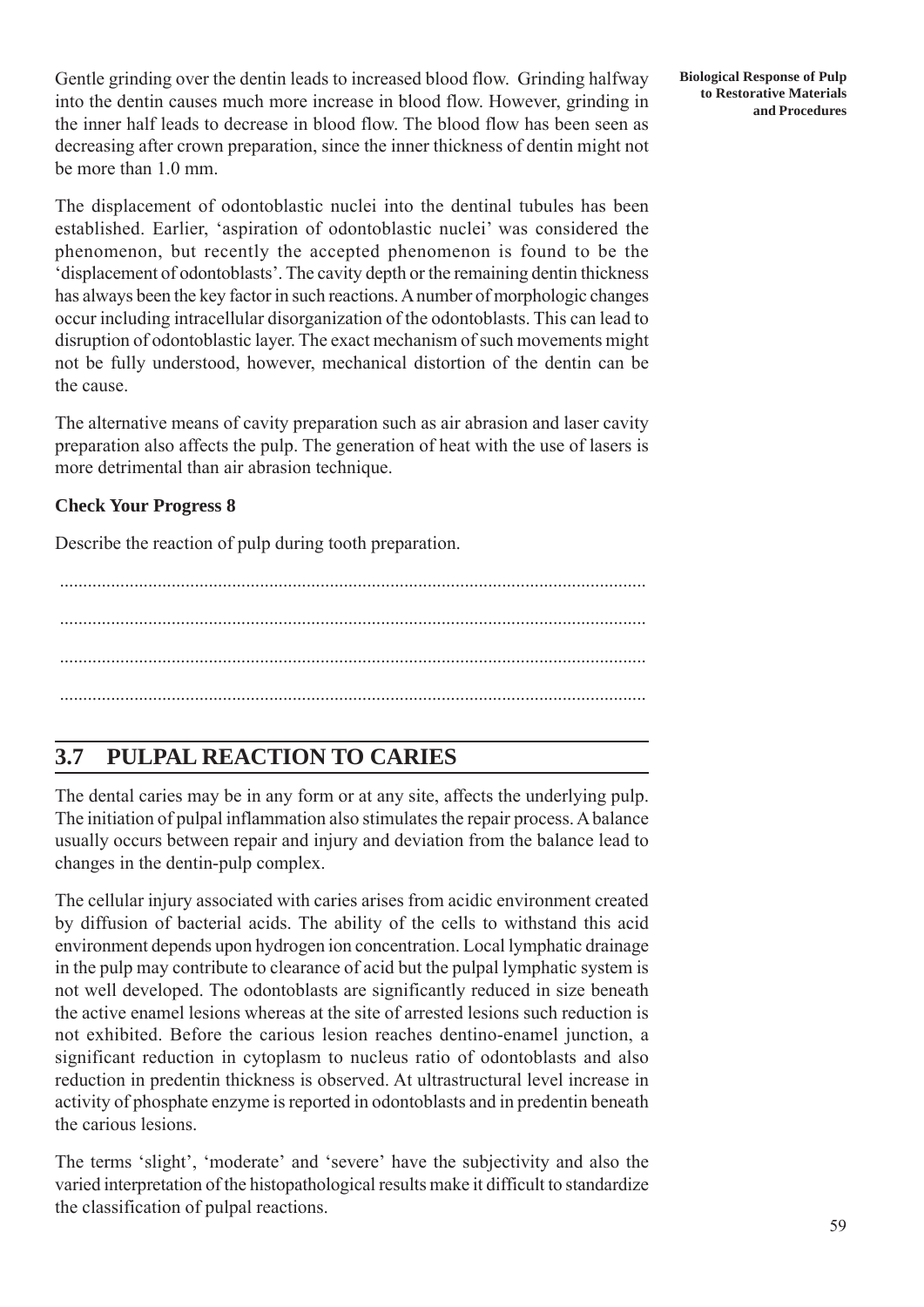**Bio-Medical Sciences** The onset of pulpal reactions to caries starts early, but its effect has not been documented properly. Pulpal reactions have been established even with the formation of white-spot lesions. There are marked changes in dentin with 'acute' or rapidly progressing caries than with 'arrested' or slow progressing caries. The odontoblasts in active lesion were significantly smaller than were, odontoblasts in other lesions. The cellular proliferation of the cell free zone is also observed in active lesion only. Changes in the sub-odontoblastic region also occur early and these changes might include early onset of neurogenic inflammatory reactions.

> The active lesions do not show any marked changes in dentin mineralization. Slowly the demineralization of the affected dentin starts. Soon after the demineralization, the evidence of tertiary dentin can be noted at the pulp dentin border usually defined as reactionary dentin. The pulp adjacent to deep caries show the presence of chronic inflammatory exudates, including lymphocytes, macrophages and plasma cells. The localized increase in dentin thickness is often accompanied by reduced odonotoblastic layer in the affected area. The tertiary dentin can be seen at the affected site. The accumulation of inflammatory cells is particularly great whenever the bacteria associated with caries process reach the tertiary dentin. This stage corresponds to severe pulpal inflammation with minimum chances of healing. It may lead to pulp necrosis at a later stage.

> In case of rampant caries, the breakdown of affected enamel and dentin will occur within months. This leads to destruction of odontoblasts and lack of tertiary dentin formation. If the odontoblasts are destroyed slowly, there is formation of hard tissue, which is initially atubular with some cellular inclusions, defined as fibrodentin and interface dentin. The progress of caries, if halted, lead to formation of reparative dentin with differentiation of new secondary odontoblast like cells. If the lesion is allowed to progress, pulp necrosis may follow.

> The immune system helps in defence mechanism of pulp. In association with carious dentin, accumulation of immuno-competent cells has been demonstrated. During rapid lesion progression, accumulation of immuno-competent cells is observed in conjunction with reduced number of primary odontoblasts. In case the tertiary dentin develops, it is formed as an atubular dentin.

## **3.8 PULPAL REACTIONS TO TRAUMA**

Physical trauma in the form of accidents is very common, especially during adolescent period. Trauma can be with wear, erosion, orthodontic movements and other occlusal traumas. Many a times only quick orthodontic movements cause changes in the pulp dentin complex.

The extensive trauma involves avulsion or displacement of the jaw bones. The blood supply to the pulp is severed off. Either the pulp is necrosed with time or characterized by formation of hard tissues in the pulp chamber. These hard tissues have been labelled as ostodentin, because it has cellular infiltration similar to bone. In case of reimplantation, there occur degeneration of odontoblast and simultaneous loss of the adjacent cell free zone. This degeneration is accompanied by reduction of the width of predentin. In teeth with open apices, the odontoblasts can survive and produce reactionary dentin. Atypical interface dentin is formed separating the primary dentin and reparative dentin. The mechanism of cellular differentiation is similar to the avulsed and implanted teeth. The stimulation leads to differentiation of odontoblasts or odontoblast like cells.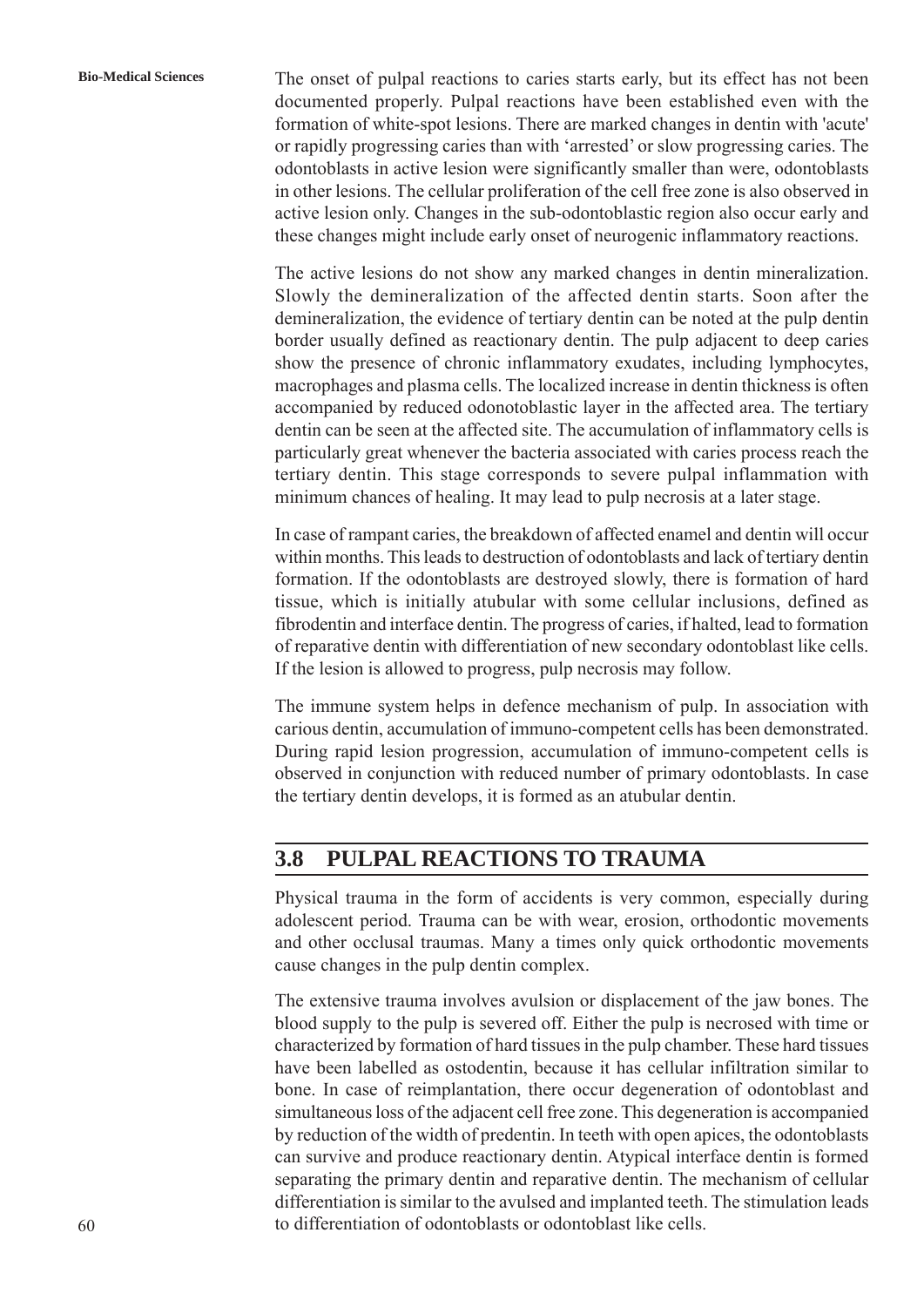With the orthodontic movements of teeth putting pressure more than required, there occurs increased blood flow in the pulp. Hyperemia has been shown to be more marked in teeth adjacent to the one where force is applied (Fig.3.12).

**Biological Response of Pulp to Restorative Materials and Procedures**



**Fig. 3.12: Hyperemia of the pulp in tooth undergoing orthodontic treatment**

The orthodontic treatment is becoming more common in adults these days with the root fully formed. These teeth are likely to have more pulpal changes than the teeth in young individuals. The vacuolization of odontoblastic layer in the pulpal tissue is often the result when teeth are subjected to heavy forces. These changes are suggestive of degeneration of pulp. The impaired predentin formation is also suggestive of degenerative changes. After the force is removed, the predentin formation starts.

## **3.9 PULPAL REACTION TO VITAL BLEACHING**

The vital tooth bleaching incorporates 10% carbamide solution in different modifications. Initial reaction of the pulp to bleaching includes less distinction of cell free zone in areas on facial surface of the teeth; the cells migrate to these areas. Scattered leucocytes are observed along with irregularities in the pseudostratified odontoblastic layer. Only slight pulp reaction is observed. In any case even high concentration of the carbamide etc. does not produce moderate or severe reactions. Few authors are of the view that using higher concentration of the hydrogen peroxide and the heat is potentially harmful to pulp. The changes in pulp tissue are reversible after or within two weeks time. Therefore, two weeks of treatment with 10% carbamide peroxide used for nightguard vital bleaching is considered safe for the pulp.

#### **Check Your Progress 9**

Does bleaching agents affect pulp?

.............................................................................................................................. .............................................................................................................................. .............................................................................................................................. .............................................................................................................................. ..............................................................................................................................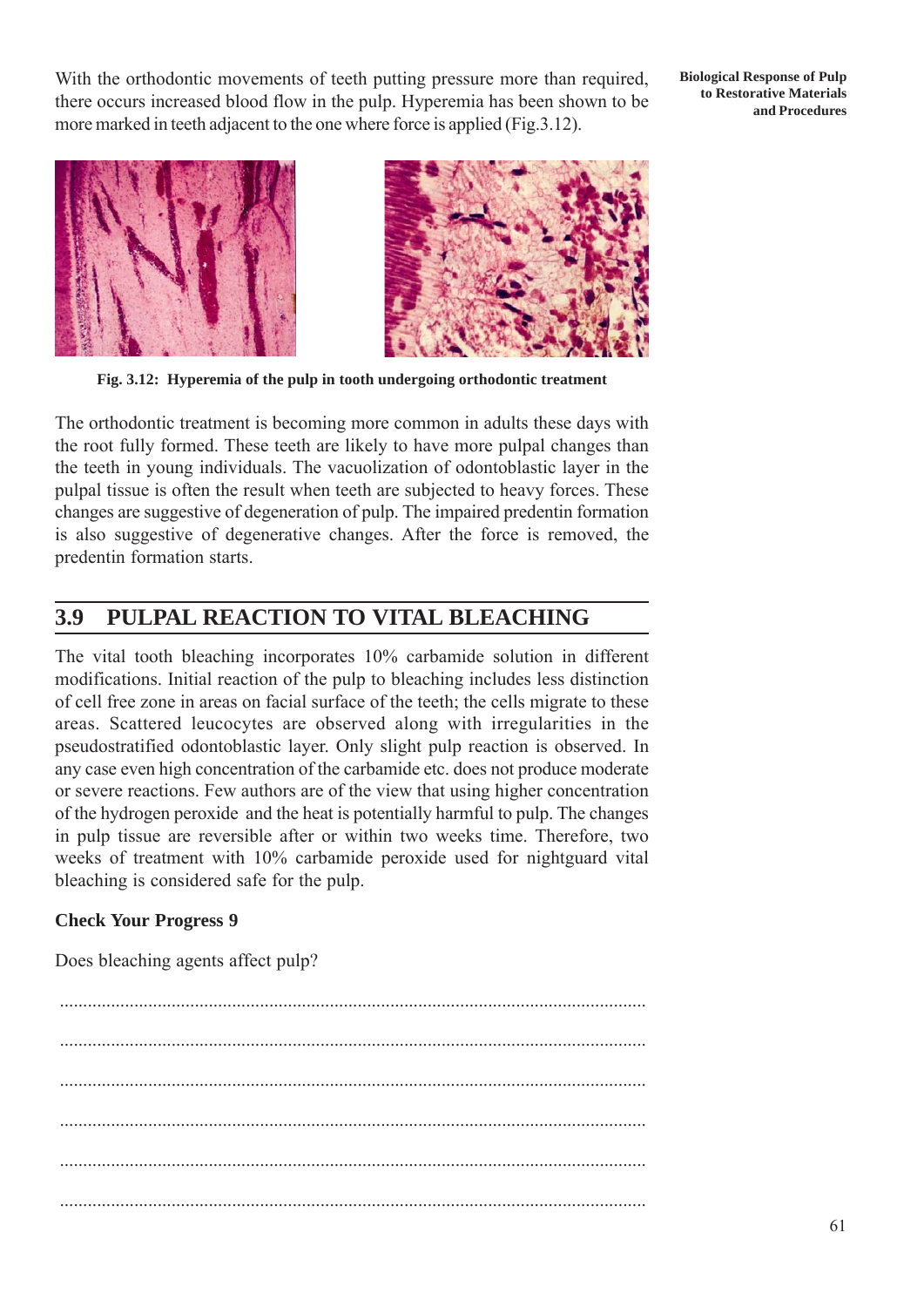## **Bio-Medical Sciences 3.10 LET US SUM UP**

The dental pulp is a special organ of the tooth .It is designed in a very meticulous manner with a 'hand to mouth living' .It has its own reparative mechanism, but is compromised with vascularity because of 'bottle-neck' apical foramen. you know that enamel does not regenerate and so, the tooth has to be repaired for it's normal functioning. The repair of tooth requires the restorative procedures and materials.

The understanding of the restorative materials and procedures make you learn as to what is palatable to tooth and it's associated structures and what is not! You need to apply it in your clinical practice to get positive reactions from the pulp.

The candidate after reading this unit should be able to answer the following questions.

## **3.11 ANSWERS TO CHECK YOUR PROGRESS**

#### **Check Your Progress 1**

1) Pulp is a connective tissue, which is derived from the mesenchyme, the dental papilla. Cold stimulus is considered more painful than the hot; as in cold stimulus there is an outward fluid flow that results from shrinkage of the contents of tubule.

#### **Check Your Progress 2**

- 1) Factors influencing dentin permeability are:
	- i) location: dentin permeability increases towards pulpal side. This is because both tubule diameter and number increases towards pulp chamber.
	- ii) dentin diffusional surface area.
	- iii) smear layer: presence of smear layer reduces permeability.
	- iv) intratubular material such as mineral deposit, collagen fibrils, proteins etc. may reduce permeability.
	- v) concentration and solubility of diffusing solutes.
	- vi) patency of dentinal tunules.
	- vii) reparative dentin formation.
	- viii) remaining dentin thickness.
- 2) Remaining dentin thickness is significant as the length of tubule increase the concentration of solute reaching the pulp decreases. It has been shown that 0.5 mm thickness of dentin reduces the toxicity level of a material to 75% and an 1 mm thickness over 90%. Effective remaining thicknes of 2 mm provides an adequate insulating barrier against almost all techniques and restorative materials.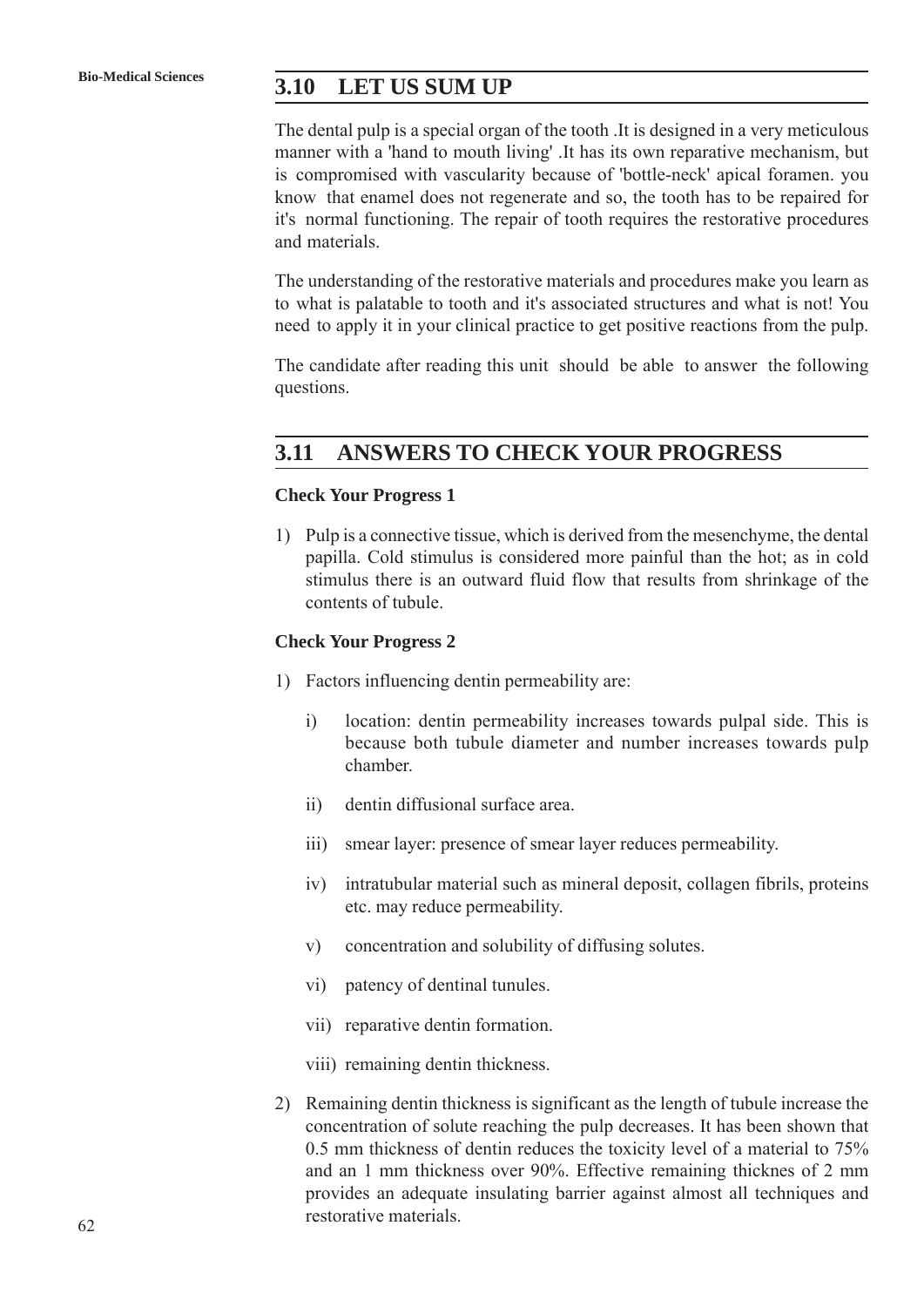### **Check Your Progress 3**

- 1) The risks of pulpal response associated with any dental material depend to a large extend on their ability to diffuse through dentin and accumulate in pulp. Factors influencing pulpal response are:
	- a) Dentin permeability which varies according to location, smear layer, intratubular material, patency of dentinal tubule, reparative dentin etc.
	- b) Dentin pretreatments by acids might increase dentin permeability.
	- c) Age of the patient.

### **Check Your Progress 4**

1) 'Cell poor zone' or 'Weil's layer' lies beneath the odontoblastic zone of pulp and is composed principally of young fibroblasts.

This zone is important for operative dentistry in the formation of reparative dentin. If the intensity of stimulus (caries, operative procedures etc.) is enough to induce the differentiation of odontoblasts from undifferentiated mesenchymal cells lying in proximity to blood vessels in pulp, reparative dentin is formed thereby obliterating the underlying cell poor zone by movement of odontoblasts towards pulpal side.

In mild to moderate inflammation, this zone is infilterated by inflammatory cells.

2) The greater the degree of initial response due to irritation caused by cutting and placing of a restorative material results in differentiation of secondary odontoblast which may eventually lay down reparative dentin. Reparative dentin seldom occurs in human pulp tissue sooner than 30 days.

#### **Check Your Progress 5**

- 1) Stages of pulpal inflammation have been divided into:
	- a) Slight reaction; increased number of cells which are similar to fibroblasts and undifferentiated cells. Few inflammatory cells and increased number of capillaries.
	- b) Moderate reaction: mononuclear leucocytes and neutrophils invade odontoblast — predentin area. Increased number of capillaries and occasional haemorrhage in odontoblastic zones.
	- c) Severe reaction: marked by cellular infiltration including abscess formation. Odontoblastic layer is either destroyed or greatly disrupted. Predentin is not formed. Numerous blood vessels are found in the tissues.
- 2) Gradation of secondary dentin formation:

D-1- absence of secondary dentin formation and destruction of odontoblasts.

D0- a normal appearance of odontoblastic layer with a normal width of predentin (20-30um)

- D1- a slight amount of secondary dentin formation (35-60um)
- D2 a moderate amount of secondary dentin formation (60-90um)
- D3- a considerable amount of secondary dentin formation (90um)